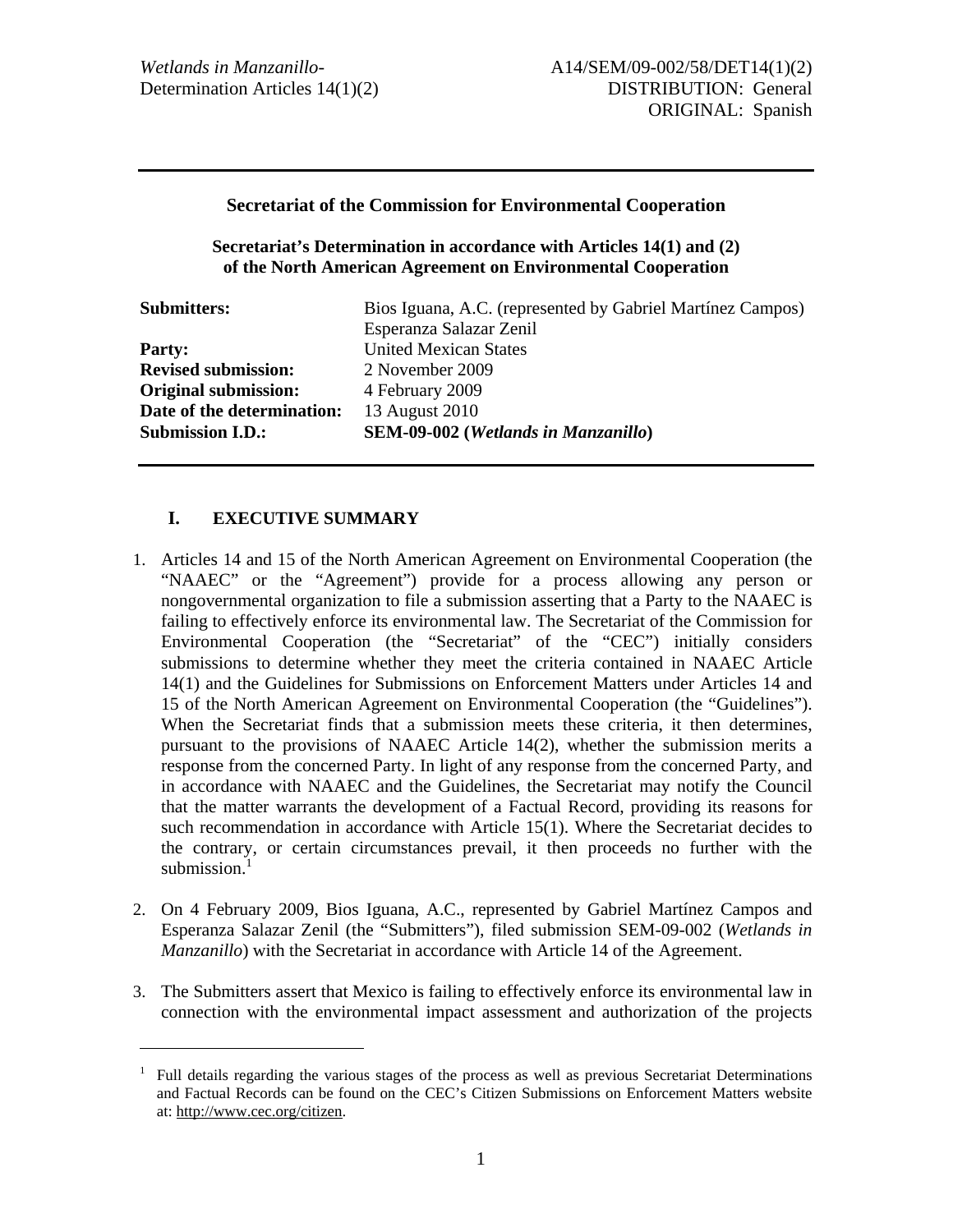known as *Western Zone Liquid Petroleum Gas Receiving, Storage, and Distribution Terminal* (the "Manzanillo LPG Project") and *Manzanillo Liquid Natural Gas Terminal*  (the "Manzanillo LNG Project"—collectively, the "Projects"), which —they assert— will affect the water balance, flora, and fauna in the area of Laguna de Cuyutlán, in the state of Colima. They further assert that changes were made to the ecological zoning and urban development programs for the region in violation of Mexico's environmental law.

- 4. On 9 October 2009, the Secretariat found that some of the assertions in the submission did not meet the requirements of Article  $14(1)(c)$  and (e). Pursuant to section 6.2 of the Guidelines, the Secretariat notified the Submitters that they had 30 days – i.e., until 9 November 2009 – to file a submission that met all the requirements of NAAEC Article 14(1).
- 5. In particular, the Secretariat found that in certain cases, the submission did not indicate which provisions of environmental law were at issue,<sup>2</sup> it did not establish how Article 1 of LGEEPA Regulations on Ecological Zoning (*Reglamento de la LGEEPA en materia de Ordenamiento Ecológico del Territorio*— ROE) applied to the alleged illegal modification of the Ecological Zoning Program for the Laguna de Cuyutlán Sub-Basin;<sup>3</sup> it did not specify the applicability of Article 40 of the Colima State Environmental and Sustainable Development Act;<sup>4</sup> it did not explain how the Coordination Agreement for the Drafting, Issuance, and Execution of the Regional Ecological Zoning Program for Laguna de Cuyutlán was applicable to the issuance of the environmental impact authorization for the Manzanillo LPG Project;<sup>5</sup> it did not identify the conditions of the environmental impact authorization for the Manzanillo LNG Project that were allegedly not effectively enforced by the environmental authority vis-à-vis the Federal Electricity Commission (*Comisión*  Federal de Electricidad—CFE)<sup>6</sup> —the project sponsor—; it did not clarify the alleged authority's act from the government of Colima in order to "validate" the Manzanillo LPG Project;<sup>7</sup> it did not present information about the status of the Projects;<sup>8</sup> it did not included information related to the possible remedies pursued against the environmental impact authorization for the Manzanillo LPG Project;<sup>9</sup> it did not clarify why the Colima University, the Mexican Geological Service (formerly the Mineral Resources Council) and the CFE, should be considered as authorities in charge of the enforcement of the

 $\overline{a}$ 

<sup>&</sup>lt;sup>2</sup> SEM-09-002 (*Wetlands in Manzanillo*), Article 14(1) Determination (October 9<sup>th</sup>, 2009), § 17, 21, 26, 27, 28, 29. Cf. The Secretariat did not consider the following to constitute environmental law: the Federal Public Administration Act (LOAPF, taken as a whole); Article 1 paragraph VIII of the of the Colima State Environmental and Sustainable Development Act (LADSEC); Article 66 of the Colima State Human Settlements Act (LAHEC); the Manzanillo Urban Development Program (PDUM); and the Ecological Zoning Program for the Laguna de Cuyutlán Sub-Basin. 3

<sup>&</sup>lt;sup>3</sup> SEM-09-002 (*Wetlands in Manzanillo*), Determination in accordance with Article 14(1) (October 9<sup>th</sup>, 2009), § 36.<br> $\frac{4}{1}$  Ibid., § 38.

<sup>&</sup>lt;sup>5</sup> *Ibid.*, § 41.<br><sup>6</sup> *Ibid.*, § 49.<br><sup>7</sup> *Ibid.*, § 40.<br><sup>8</sup> *Ibid.*, § 50(c).

*Idem.*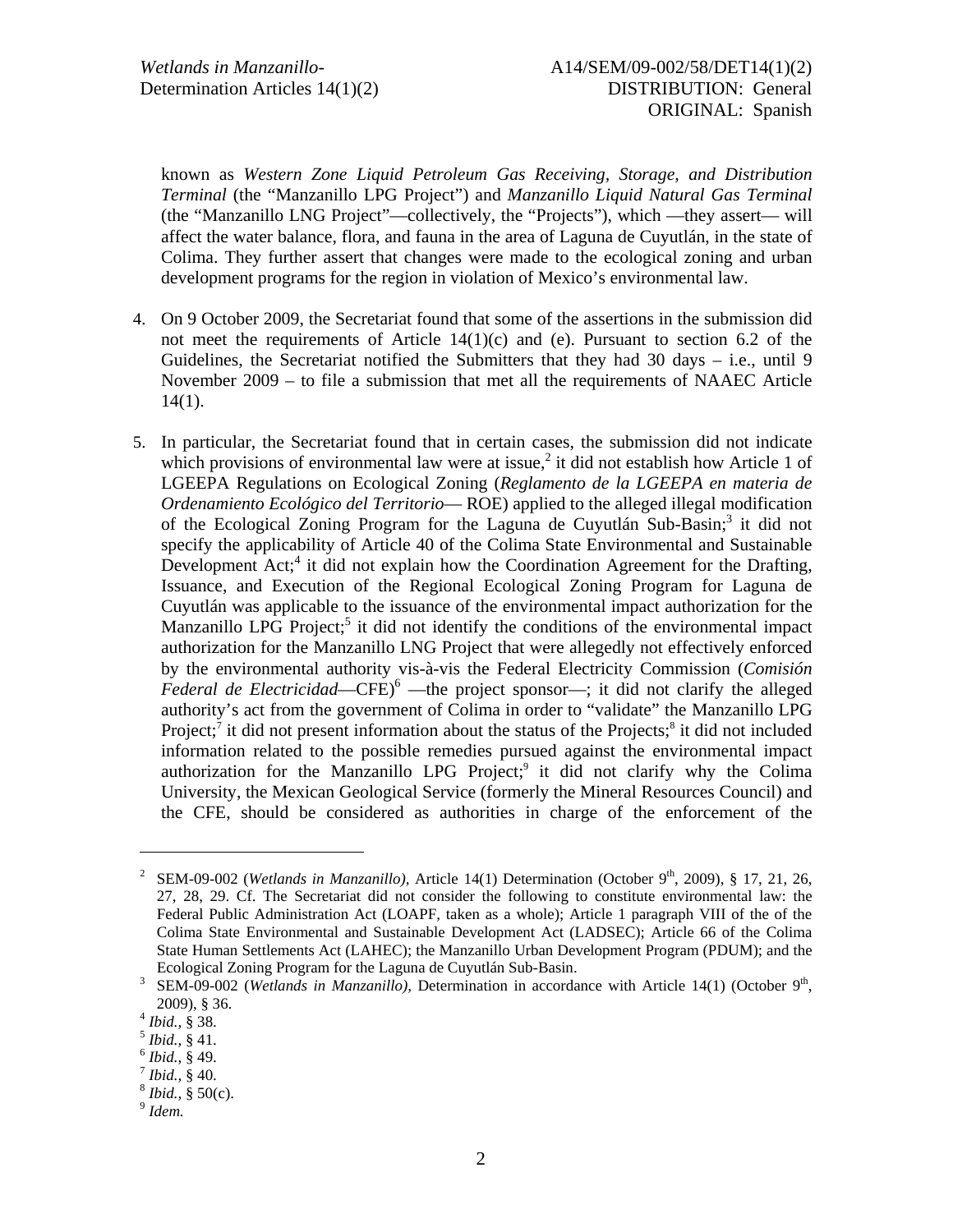environmental law in question, $10$  and it did not provide information on the communication of the matter to the relevant authorities in connection with the Manzanillo LPG Project<sup>11</sup>.

- 6. On 2 November 2009, the Submitters filed a revised submission with the Secretariat pursuant to Articles 14 and 15 of the Agreement.
- 7. The Secretariat has found that some of the assertions in the submission now meet the requirements of NAAEC Article 14(1) and that, with reference to the criteria set out in Article 14(2), those assertions warrant requesting a response from the government of Mexico. Bearing in mind the determination of 9 October 2009 on the original submission, this determination focuses on a review of the issues that remained pending in anticipation of a revised submission.

## **II. SUMMARY OF THE SUBMISSION**

### **A. Original submission**

- 8. The Submitters assert that the Ministry of the Environment and Natural Resources (*Secretaría de Medio Ambiente y Recursos Naturales*—Semarnat), the Office of the Federal Attorney for Environmental Protection (*Procuraduría Federal de Protección al Ambiente*—Profepa), the Office of the Attorney General of the Republic (*Procuraduría General de la República*—PGR), the government of the state of Colima, the Ministry of Urban Development and Environment (*Secretaría de Desarrollo Urbano y Ecología*) of the state of Colima, the Office of the Attorney General (*Procuraduría General de Justicia*) of the state of Colima, and the municipalities of Manzanillo and Armería are failing to effectively enforce the environmental law applicable to the environmental management of Laguna de Cuyutlán. The Submitters further assert that the University of Colima, the Mineral Resources Council (*Consejo de Recursos Minerales*), now the Mexican Geological Service (*Servicio Geológico Mexicano*), and the CFE are responsible for application of the environmental law in question.<sup>12</sup>
- 9. The Submitters assert that these authorities are failing to effectively enforce Article 4 of the Federal Constitution (*Constitución Política de los Estados Unidos Mexicanos*);13 Articles 1, 2, 3, and 4 of the Convention on Wetlands of International Importance especially as Waterfowl Habitat (the "**Ramsar Convention**");<sup>14</sup> Articles 30, 35, and 35 *bis* of the Law of Ecological Equilibrium and Environmental Protection (*Ley General de Equilibrio Ecológico y Protección al Ambiente*—**LGEEPA**);15 Article 60 *ter* of the General Wildlife Act (*Ley General de Vida Silvestre*—**LGVS**);<sup>16</sup> the Federal Public

<sup>&</sup>lt;sup>10</sup> *Idem.*<br><sup>11</sup> *Ibid.*, § 50(e).<br><sup>12</sup> Submission, p. 2.<br><sup>13</sup> *Ibid.*, pp. 1, 14.

<sup>14</sup> *Idem.*<br><sup>15</sup> *Ibid.*, pp. 1, 8, 10, 12–13.<br><sup>16</sup> *Ibid.*, pp. 1, 11.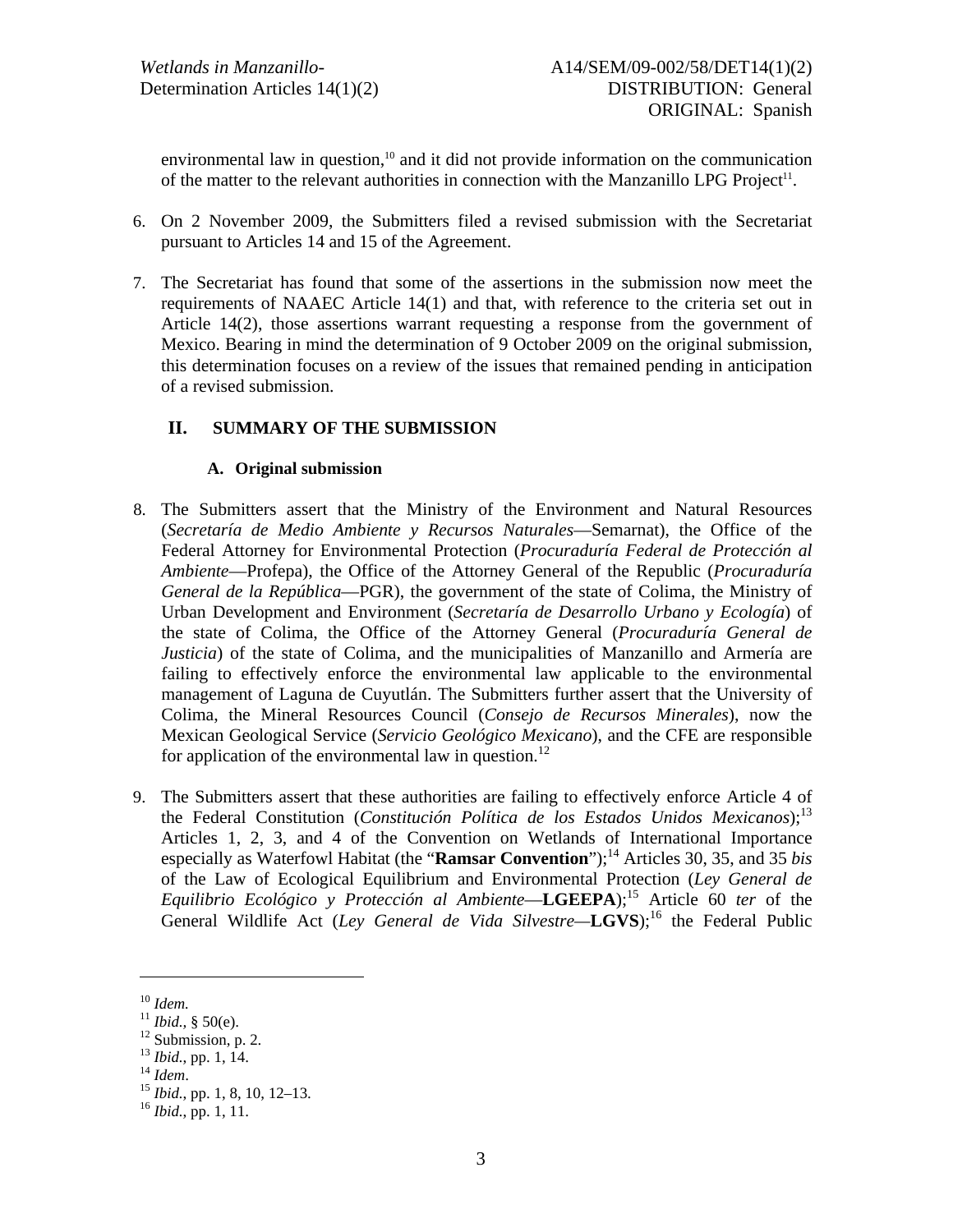Administration Act (*Ley Orgánica de la Administración Pública Federal—***LOAPF**);17 Article 60 of the Federal Administrative Procedure Act (*Ley Federal de Procedimiento Administrativo—***LFPA**);18 Articles 4 paragraph IV, 13 paragraph III, 22, and 46 of the LGEEPA Environmental Impact Assessment Regulation (*Reglamento de la LGEEPA en materia de Evaluación del Impacto Ambiental—***REIA**);19 Articles 6, 7, 13, 14, 36, 48, 49, and 50 of the LGEEPA Ecological Zoning Regulation (*Reglamento de la LGEEPA en materia de Ordenamiento Ecológico*—**ROE**);<sup>20</sup> Articles 1 and 40 of the Colima State Environmental and Sustainable Development Act (*Ley Ambiental para el Desarrollo Sustentable del Estado de Colima*—**LADSEC**);<sup>21</sup> Articles 48 and 66 of the Colima State Human Settlements Act (*Ley de Asentamientos Humanos del Estado de Colima—* **LAHEC**);<sup>22</sup> Mexican Official Standard NOM-022-SEMARNAT-2003, establishing the specifications for the preservation, conservation, sustainable use, and restoration of coastal wetlands in mangrove zones (the " $NOM-022$ ");<sup>23</sup> NOM-059-SEMARNAT-2001, Environmental protection - Native Mexican species of wild fauna and flora - Risk categories and specifications for inclusion, exclusion, or change - List of species at risk (the "**NOM-059**");<sup>24</sup> the Ecological Zoning Program for the Laguna de Cuyutlán Sub-Basin (the "**Ecological Zoning Program**");<sup>25</sup> the Manzanillo Urban Development Program (*Programa de Desarrollo Urbano de Manzanillo*—**PDUM**);<sup>26</sup> and the Coordination Agreement for the Drafting, Issuance, and Execution of the Regional Ecological Zoning Program for Laguna de Cuyutlán (the "**Coordination Agreement**").27

- 10. The Submitters note that Laguna de Cuyutlán is the country's fourth-largest coastal wetland, with 1500 ha of mangrove swamp, and is considered by the National Commission for the Use and Exploitation of Biodiversity (*Comisión Nacional de Uso y Aprovechamiento de la Biodiversidad*—Conabio) as a priority region for mangrove conservation. They further note that this area harbors 327 species of birds, two of which are listed in NOM-059 as endangered and 15 of which are subject to special protection.<sup>28</sup>
- 11. The Submitters assert the existence of alleged irregularities in the procedures that gave rise to the approval of two projects involving the construction and operation of infrastructure in Laguna de Cuyutlán: the Manzanillo LPG Project and the Manzanillo LNG Project. The information attached to the submission indicates that the Manzanillo LPG Project, developed by Zeta Gas del Pacífico, S.A. de C.V., consists of the

<sup>&</sup>lt;sup>17</sup> *Ibid.*, p. 1.<br><sup>18</sup> *Ibid.*, pp. 1, 13.<br><sup>19</sup> *Ibid.*, pp. 1, 10–13.

<sup>&</sup>lt;sup>20</sup> *Ibid.*, pp. 1, 6.<br>
<sup>21</sup> *Ibid.*, pp. 1, 5–7, 9.<br>
<sup>22</sup> *Ibid.*, p. 9.<br>
<sup>23</sup> *Ibid.*, pp. 1, 10–12.<br>
<sup>23</sup> *Ibid.*, pp. 1, 10–12.<br>
<sup>24</sup> *Ibid.*, pp. 1, 3–4, 10. The NOM cited in the submission may be considered environ by NAAEC Article 45(2), as it includes legal provisions that implement a law or a statute.<br><sup>25</sup> Submission, pp. 2, 5–6, 11.<br><sup>26</sup> *Ibid.*, pp. 2, 6, 8.

<sup>26</sup> *Ibid.*, pp. 2, 6, 8. 27 *Ibid.*, pp. 1, 4, 6. 28 *Ibid.*, p. 3-4..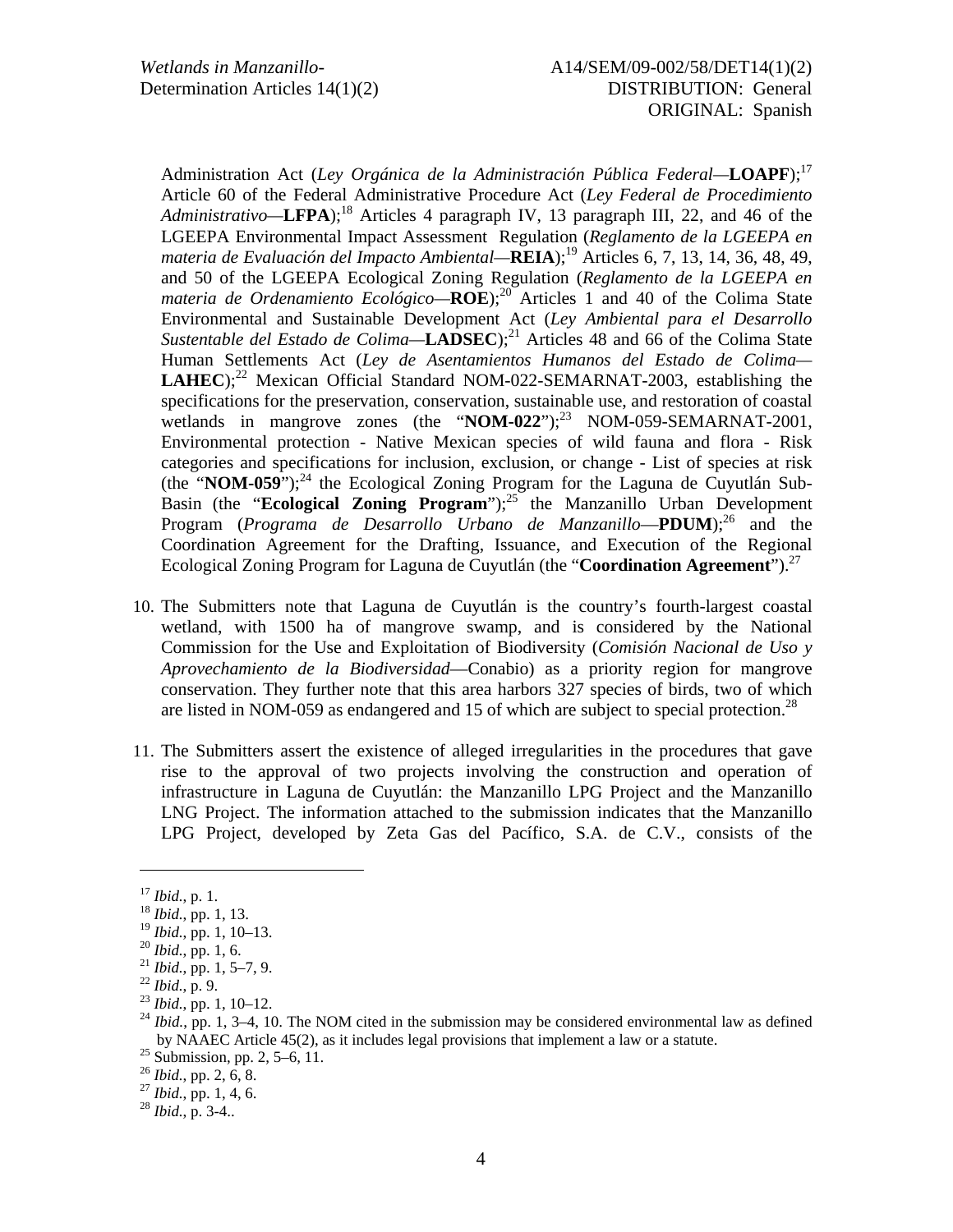construction and operation of a port terminal for storage and distribution of liquid petroleum gas (LPG) and propane gas. This project includes 16 LPG spherical storage tanks and four propane gas tanks holding 43,380 barrels each. The plant is designed to receive a total flow of 45,000 tons/month (559,325.89 barrels/month) of LPG and to distribute 10,000 barrels/day, sufficient to supply the demand for LPG in greater Manzanillo and neighboring municipalities. $29$ 

- 12. As to the Manzanillo LNG Project, the submission and its appendices indicate that it is being developed by the CFE and consists of the installation of a liquid natural gas (LNG) receiving, storage, and regasification terminal. The Manzanillo LNG Project includes construction and operation of three  $165,000$  m<sup>3</sup> LNG storage tanks and a regasification capacity of 1 billion ft<sup>3</sup> of natural gas per day. The Manzanillo LNG Project will supply natural gas to the Manzanillo Thermal Power Complex and to thermal power plants in the central/western part of the country.30
- 13. The Submitters assert that during the environmental impact assessment process for both projects, the Environmental Impact and Risk Branch (*Dirección General de Impacto y Riesgo Ambiental*—DGIRA) of Semarnat failed to conduct an analysis in accordance with the applicable environmental law and improperly granted —as they assert environmental impact authorizations for both Projects. They note, in particular, that deficiencies in the environmental impact statements (EIS) for the Projects were not penalized, that compliance of the Manzanillo LPG Project with the Ecological Zoning Program was not assessed, that the compliance of the Projects with the laws and Mexican official standards as regards levels of protection established for wetlands and wild birds in Laguna de Cuyutlán was not assessed, that deadlines applicable to the environmental impact assessment of the Manzanillo LNG Project were not met, $31$  and that violation of the conditions set down in the environmental impact authorization for the Manzanillo LNG Project was not penalized.<sup>32</sup>
- 14. Likewise, the Submitters assert that prior to the approval of the Manzanillo LPG Project, the local authorities modified the PDUM, changing the zoning of the site from "tourismecology" to "heavy industry," which, the Submitters assert, constitutes a violation of the ecological criteria in the Ecological Zoning Program. Similarly, they assert that prior to approval of the Manzanillo LNG Project, the government of the state of Colima illegally modified the Ecological Zoning Program and did not establish an environmental log for recording of progress on the ecological zoning process.<sup>33</sup>

<sup>&</sup>lt;sup>29</sup> Original submission, pp. 7–8 and Appendix 7 (now 8): Executive Summary of the Environmental Impact Statement (Regional Form) for the Manzanillo LPG Project.

 $30$  Original submission, p. 9 and Appendix 10 (now 11): Executive Summary of the Environmental Impact Statement (Regional Form) for the Manzanillo LNG Project.<br><sup>31</sup> Submission, pp. 8–10.<br><sup>32</sup> Ibid., p. 14.

<sup>&</sup>lt;sup>33</sup> *Ibid.*, pp. 5–7.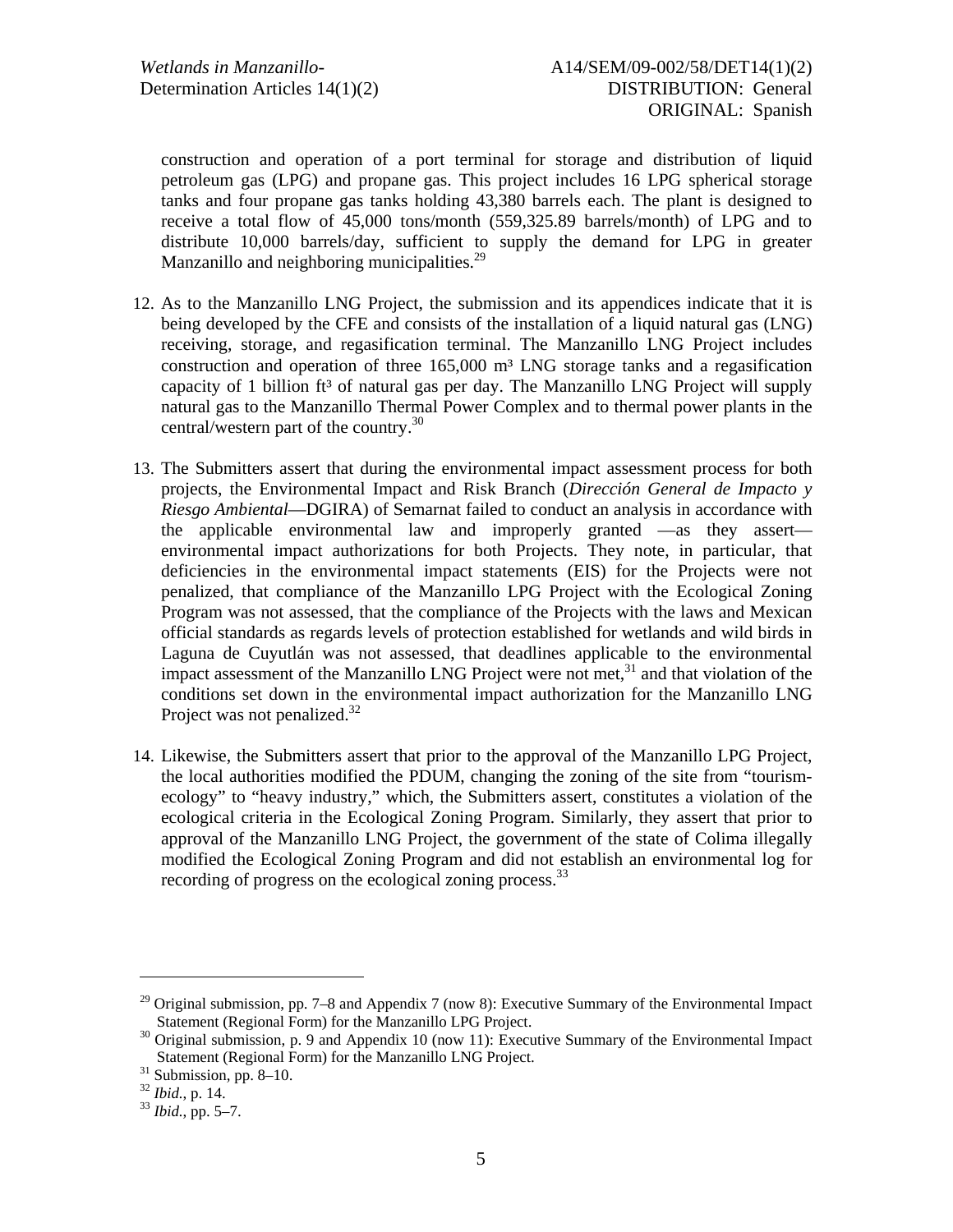#### **B. Revised submission**

- 15. In response to the Secretariat's determination of 9 October 2009, on 2 November 2009, the Submitters filed a revised version of the submission. The revised submission contains the same assertions as the original submission, to which the Submitters clarified facts and made a few precisions, which are summarized below.
- 16. Concerning the environmental law cited in the submission —and in addition to the provisions quoted in the original submission— the Submitters quote Articles 2 of the REIA and Articles 1 paragraph VII of the LADSEC.<sup>34</sup> Likewise, they specify that the Coordination Agreement is an agreement signed pursuant to LGEEPA Article 20 *bis* 2 and ROE Articles  $\overline{7}$  paragraph I, 8, and  $10^{35}$  The Submitters assert that pursuant to ROE Article 10, coordination agreements are matters of public law and are binding on the parties entering into them. Therefore, according to the Submitter, the Coordination Agreement is clearly binding on Semarnat, and DGIRA was obligated to verify compliance with it when considering the environmental admissibility of the Projects.<sup>36</sup>
- 17. The Submitters specify that in 2008, Laguna de Cuyutlán was identified by Conabio as a mangrove woodland site of biological relevance designated for ecological rehabilitation, and that Semarnat, in a September 2008 document, ranked Laguna de Cuyutlán as the twelfth-highest priority wetland for coastal birds and winter counts.<sup>37</sup>
- 18. Concerning the assertion as to the illegal amendment of the PDUM, the Submitters maintain that the government of Colima, in allowing the municipality of Manzanillo to amend the PDUM, the State authority improperly validated the construction and operation of the Manzanillo LPG Project.<sup>38</sup>
- 19. In relation to the Secretariat's observation that the LADSEC is applicable to the authorities of the state of Colima and not to the federal authorities, the Submitters argue that, being a law relating to natural resources and the environment, it is applicable to Semarnat, since LOAPF Article 32 *bis* provides:<sup>39</sup>

The Ministry of the Environment and Natural Resources is responsible for the following matters:

[...]

V.- To monitor and promote, in coordination with the federal, state, and municipal authorities, compliance with the laws, Mexican official standards, and programs relating to natural resources, environment, water, forests, terrestrial and

1

 $34$  Revised submission, pp. 6.<br> $35$  *Ibid*, p. 5-6.

<sup>35</sup> *Ibid*, p. 5-6. 36 *Ibid.*, p. 6. 37 *Ibid.*, p. 3. 38 *Ibid.*, p. 4.

<sup>39</sup> *Ibid.*, p. 8.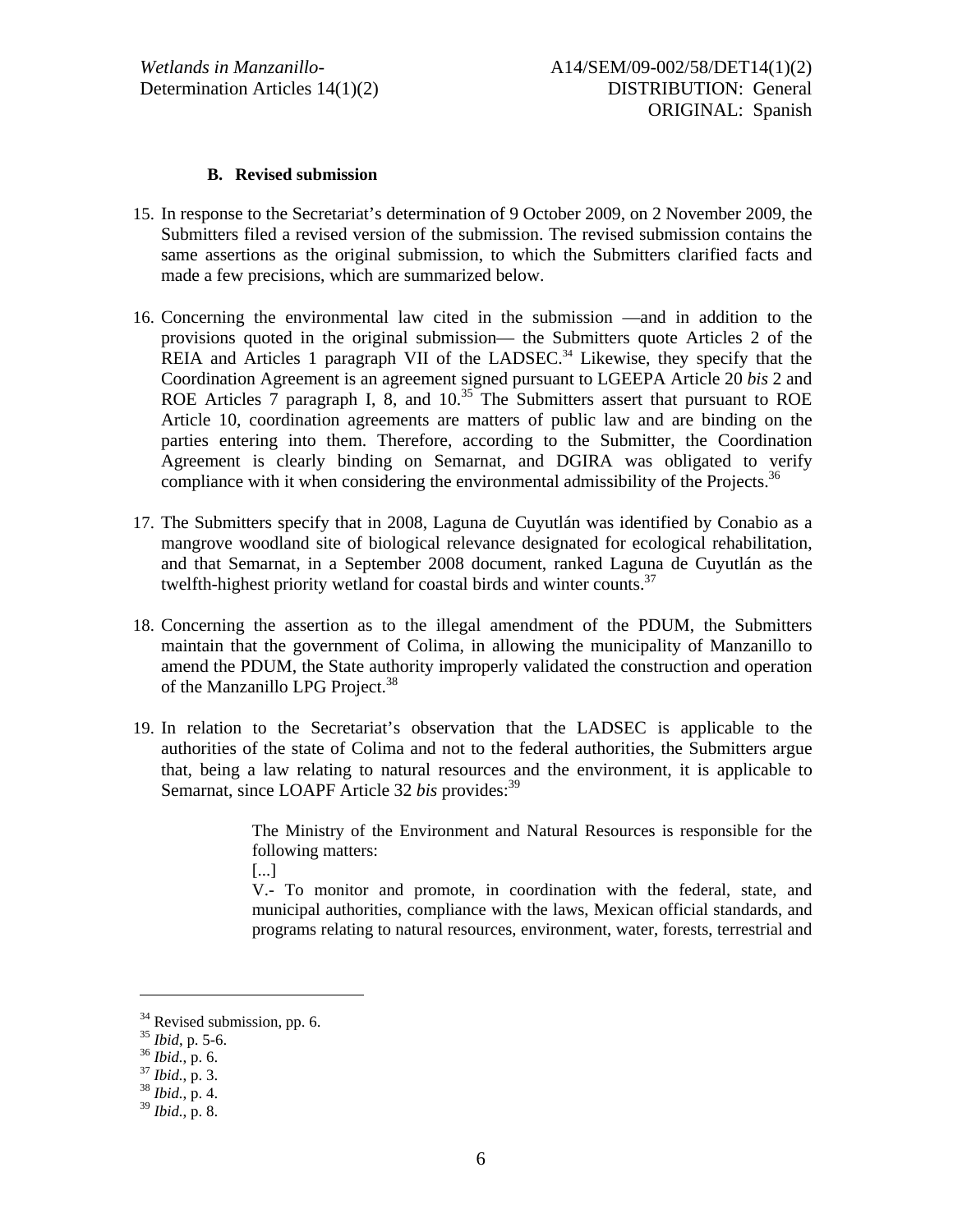aquatic wildlife, and fisheries, and other matters under the jurisdiction of the Ministry, and to apply any relevant penalties  $[...]^{40}$ 

- 20. The Submitters further maintain that, in approving the Manzanillo LPG Project despite its failure to comply with the Ecological Zoning Program, Semarnat failed to enforce the Coordination Agreement, which they consider to be binding on Semarnat.<sup>41</sup>
- 21. Concerning the assertion of failure by Semarnat to enforce the requirements applicable to the EIS for the Manzanillo LNG Project, the Submitters relate that after initiating this procedure, Semarnat requested the CFE to provide information on the relationship between the Project and NOM-022, and also to provide a water balance impact study, which it requested again eight months later.<sup>42</sup> The Submitters argue that Semarnat should have required this information to be filed as part of the EIS, because in order to assess the environmental impact of the Manzanillo LNG Project, it was necessary to ascertain the water balance, since the viability of a coastal wetland depends on it. The Submitters refer to NOM-022 in order to demonstrate the relationship between water balance and the conservation of coastal wetlands, as well as the ways in which infrastructure construction can alter natural flows.<sup>43</sup> The Submitters reiterate that the University of Colima, the Mexican Geological Service and the CFE are responsible for the failure to effectively enforce the environmental laws, regulations, and standards since, they assert, those entities are responsible for producing the EIS for the Manzanillo LPG and LNG Projects, and therefore establish the relationship between the Projects and the applicable legal provisions.44
- 22. Concerning the failure to consider Article 60 *ter*, NOM-059, and NOM-022, the Submitters point out that Semarnat included a water balance study as a condition to its environmental impact authorization for the Manzanillo LNG Project, which indicates – they assert – that the water balance aspect was not taken into consideration *before* approving the Project.<sup>45</sup>
- 23. Concerning the conditions contained in the environmental impact authorization for the Manzanillo LNG Project, the Submitters note that Semarnat did not enforce the condition on performance of a water balance study, nor did it enforce 16 other conditions identified by Semarnat in a memo of 28 May 2008. The Submitters specify that CFE began work on the Manzanillo LNG Project on 15 June 2008 without having complied with all the conditions governing the construction work, as attested by the CFE's first semiannual administrative report of 6 August 2008.<sup>46</sup>

<sup>&</sup>lt;sup>40</sup> The Secretariat notes that the revised submission does not textually quote Article 32 *bis* of the LOAPF.<br><sup>41</sup> Revised submission., p. 6.<br><sup>42</sup> *Ibid.*, pp. 9–10.<br><sup>43</sup> *Ibid.*, pp. 10–11.<br><sup>44</sup> *Ibid.*, p. 15.<br><sup>45</sup> *Ib*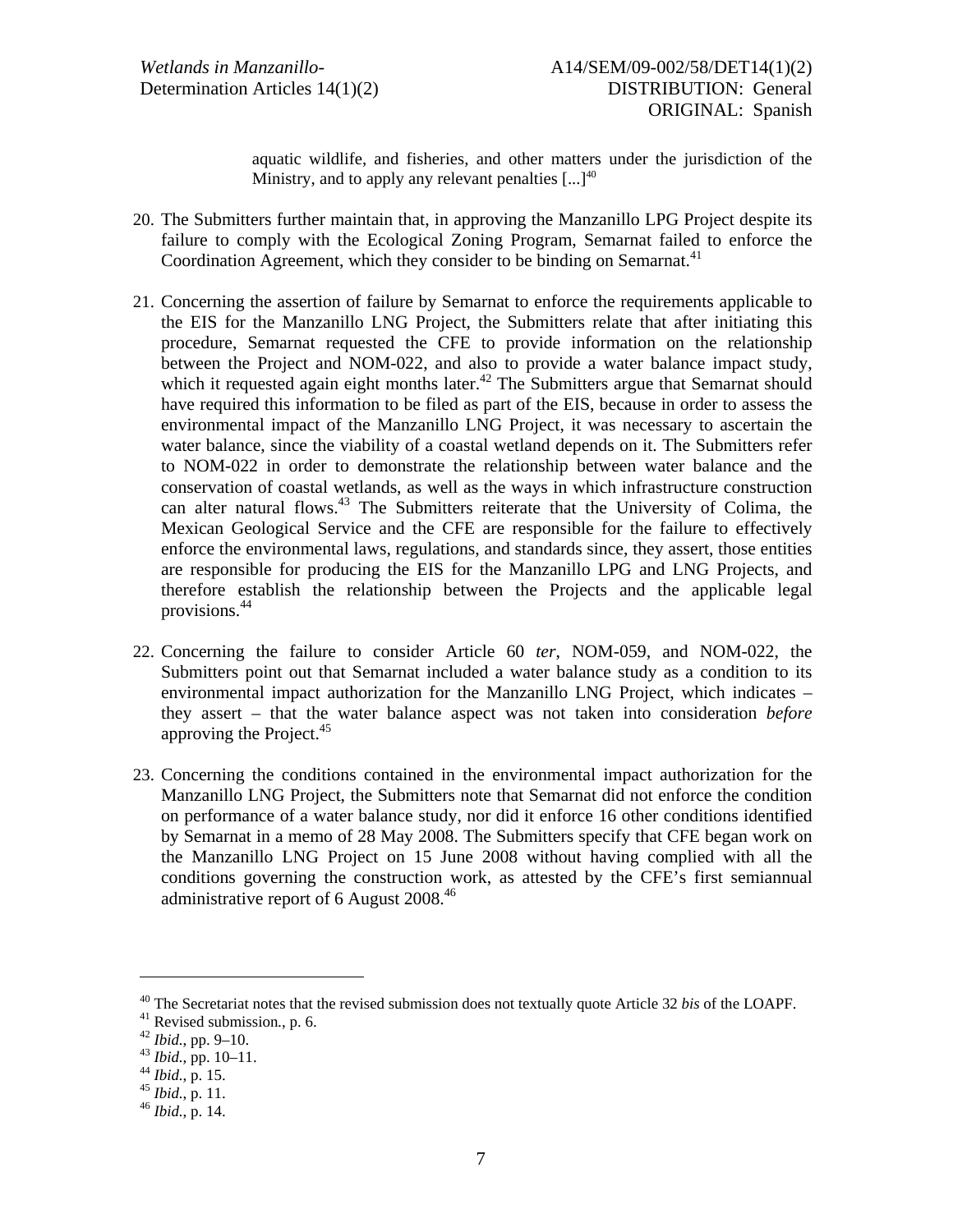- 24. The revised submission refers to various administrative and judicial proceedings that were not identified in the original version and attaches copies of correspondence sent to the authorities regarding alleged failures to enforce relating to the Manzanillo LPG Project. Likewise, the Submitters present information concerning the current status of the Projects and the possible harm caused by them.
- 25. Concerning the status of the Manzanillo LPG Project, the Submitters relate that construction began in September 2004 and that while the operational phase is already underway, the construction phase has not yet concluded. In the appendices, they provide photos of the spherical storage tanks, which they assert to have affected the habitat of various species listed in NOM-059. The Submitters further assert that the Project comprises the installation of a 327-km gas pipeline that will pass through twenty-five communities of Colima and Jalisco. This, they assert, will affect two wetlands of great biological value.<sup>47</sup>
- 26. Concerning the status of the Manzanillo LNG Project, the Submitters state that the construction phase of this project began in June 2008 with the clearing of vegetation and the filling of the lagoon over an area of approximately 4 ha starting from one edge of the mangrove in Laguna de Cuyutlán. They assert that this "has caused grave harm to species of fish, crustaceans, and mollusks, and to the benthos, considerably affecting the inshore fishery, in addition to the irreversible modification of the water balance, which will cause damage to the entire wetland."48 The Submitters assert that the Project is considering opening the Tepalcates Canal and performing dredging in both the canal and the lagoon to a depth of 16 m. This, they assert, will further modify the water balance and salinity, thus affecting the mangrove ecosystem.<sup>49</sup>
- 27. With respect to information on the remedies pursued in connection to the Manzanillo LPG Project, the Submitters report that los Peticionarios inform that they filed an administrative appeal (*recurso de revisión*) before Semarnat against the environmental impact authorization which was resolved for the authority following an *amparo* appeal on 10 June 2009.50
- 28. With respect to the assertion concerning the alleged failure to enforce environmental law by the University of Colima, the Mineral Resources Council (*Consejo de Recursos Minerales*) —now the Mexican Geological Service (*Servicio Geológico Mexicano*)— and CFE, the Submitters do not refer anymore to the Mexican Geological Services. They however maintain that the University of Colima and CFE are failing to effectively enforce environmental law, since these were in charge of the preparation of the EIA for the Projects. $51$

 $\overline{a}$ 

<sup>47</sup> *Ibid.*, p. 14. 48 *Ibid.,* p. 16.

 $^{50}$  *Ibid.*, p. 14.<br><sup>51</sup> Submission, pp. 2 and 16.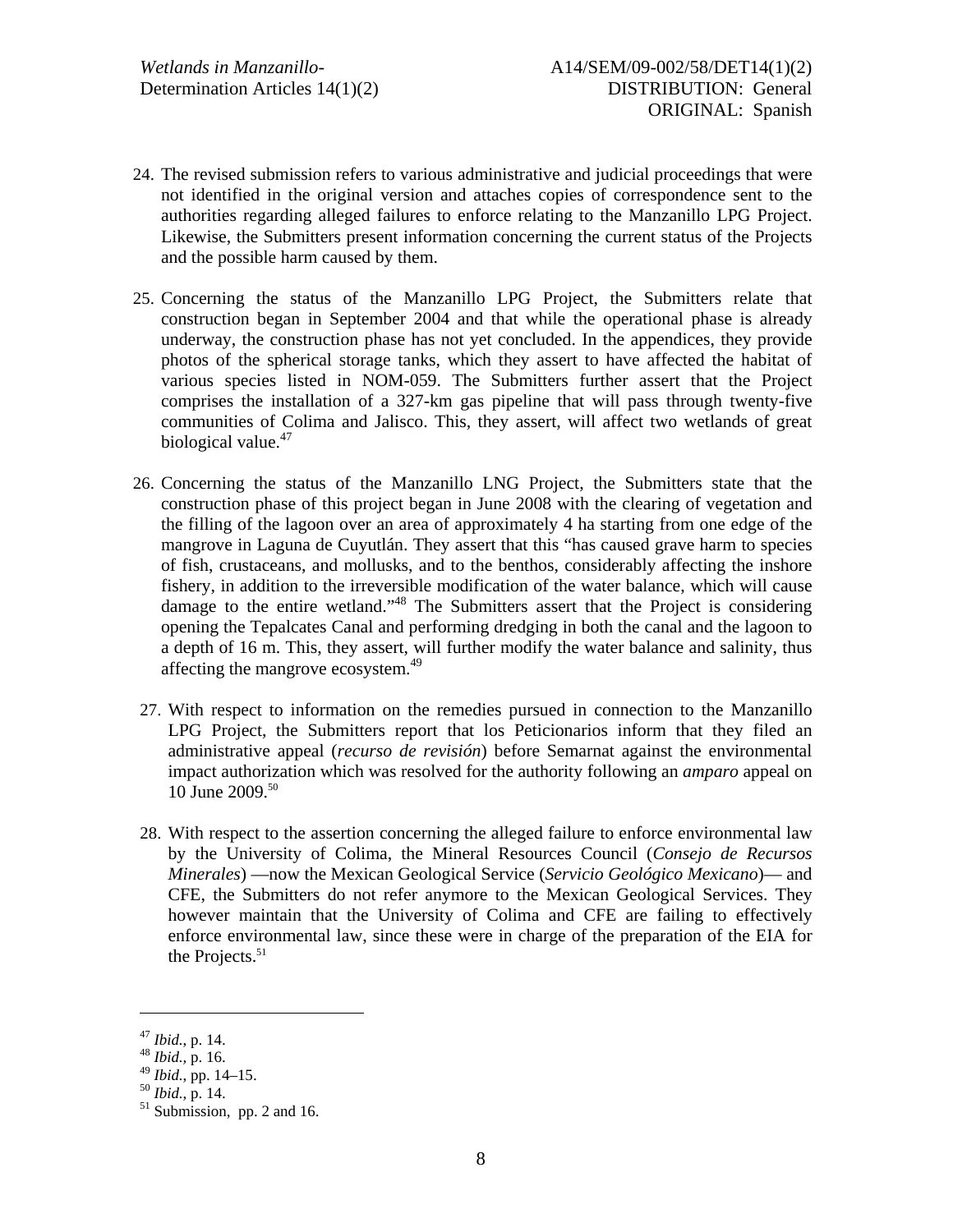29. The Submitters also provide information from the relevant authorities response to a communication regarding the Projects.<sup>52</sup>

# **III. ANALYSIS**

l

30. NAAEC Article 14 authorizes the Secretariat to consider submissions from any person or nongovernmental organization asserting that an NAAEC party is failing to effectively enforce its environmental law. As the Secretariat has stated in previous Article 14(1) determinations, that provision is not intended to place an undue procedural burden on submitters. This means that the Secretariat interprets each submission in accordance with the Guidelines and the Agreement, without making an unreasonably narrow interpretation and application of the Article  $14(1)$  requirements.<sup>53</sup> The Secretariat reviewed the submission with that perspective in mind.

### **C. Opening paragraph of Article 14(1)**

31. The opening paragraph of Article 14(1) allows the Secretariat to consider submissions "from any non-governmental organization or person asserting that a Party is failing to effectively enforce its environmental law." In its determination of 9 October 2009, the Secretariat found that the Submitters are persons or nongovernmental organizations and that the submission meets the temporal criterion ("is failing"), since the situation appears to be ongoing. The Secretariat also found in October  $9<sup>th</sup>$ , 2009 determination that the following provisions qualify as environmental law in the sense of NAAEC Article  $45(2)$ :<sup>54</sup>

 $52$  Revised submission, annex 20: Doc. S.G.P.A./DGIRA/DG/1495/05 issued by DGIRA, dated December 9, 2005, containing the response to a request from Mr. Gabriel Martínez Campos to the Ministry of Social Development (*Secretaría de Desarrollo Social*) to resolve environmental issues allegedly caused by the Projects.<br><sup>53</sup> Cf. SEM-97-005 (*Biodiversity*), Article 14(1) Determination (May 26<sup>th</sup>, 1998); SEM-98-003 (*Great* 

*Lakes*), Article 14(1) and (2) Determination (September 8<sup>th</sup>, 1999); and SEM-09-001 (*Transgenic Maize in Chihuahua*), Article 14(1) Determination (January 6<sup>th</sup>, 2010), §8.

<sup>&</sup>lt;sup>54</sup> NAAEC Article 45 defines "environmental law" as follows:

<sup>&</sup>quot;2. For purposes of Article 14(l) and Part Five:

<sup>(</sup>a) **"environmental law"** means any statute or regulation of a Party, or provision thereof, the primary purpose of which is the protection of the environment, or the prevention of a danger to human life or health, through

<sup>(</sup>i) the prevention, abatement or control of the release, discharge, or emission of pollutants or environmental contaminants,

<sup>(</sup>ii) the control of environmentally hazardous or toxic chemicals, substances, materials and wastes, and the dissemination of information related thereto, or

<sup>(</sup>iii) the protection of wild flora or fauna, including endangered species, their habitat, and specially protected natural areas in the Party's territory, but does not include any statute or regulation, or provision thereof, directly related to worker safety or health.

<sup>(</sup>b) For greater certainty, the term **"environmental law"** does not include any statute or regulation, or provision thereof, the primary purpose of which is managing the commercial harvest or exploitation, or subsistence or aboriginal harvesting, of natural resources.

<sup>(</sup>c) The primary purpose of a particular statutory or regulatory provision for purposes of subparagraphs (a) and (b) shall be determined by reference to its primary purpose, rather than to the primary purpose of the statute or regulation of which it is part."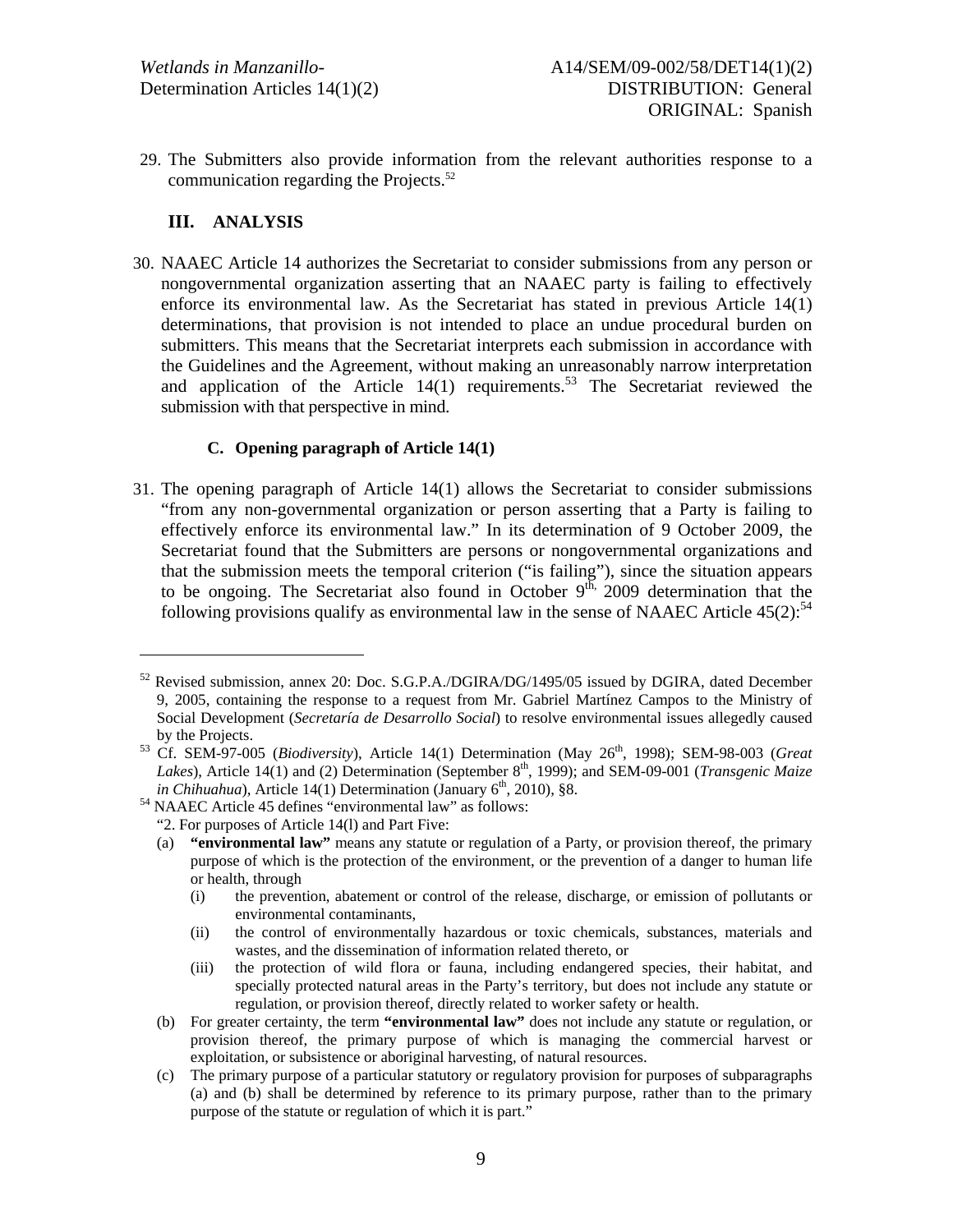Articles 4 of the Federal Constitution; 1, 2, 3, and 4 of the Ramsar Convention;<sup>55</sup> 30, 35, and 35 *bis* of the LGEEPA; 60 of the LFPA;<sup>56</sup> 48 of the LAHEC;<sup>57</sup> 4 paragraph IV, 13 paragraph III, 22, and 46 of the REIA; 60 *ter* of the LGVS; 6, 7, 13, 14, 36, 48, 49 and 50 of the ROE;<sup>58</sup> 40 of the LADSEC;<sup>59</sup> and NOM-022 and NOM-059. However, the Secretariat found that LAHEC Article 66, the PDUM, and the Ecological Zoning Program are not environmental law, and has found no reason to change that determination after reviewing the revised submission.

32. With the information provided in the revised submission, the Secretariat now proceeds to determine whether the following provisions qualify as environmental law: LOAPF Article 32 *bis*; LADSEC Article 1 paragraph VII; LGEEPA Articles 20 *bis* 2; REIA Article 2, ROE Articles 8 and 10, and the Coordination Agreement.<sup>60</sup>

### **1) Environmental law at issue**

- 33. LOAPF Article 32 *bis* provides that Semarnat is responsible, in coordination with other authorities, for enforcing the laws related to natural resources and the environment. The Secretariat finds that, while environmental protection is not the main purpose of the LOAPF as a whole, it is the main purpose of Article 32 *bis*, which therefore fits the definition of Environmental Law in NAAEC Article  $45(2)$ .<sup>61</sup>
- 34. Concerning LADSEC Article 1 paragraph  $VII$ ,<sup>62</sup> it establishes that the LADSEC is a matter of public order and the common interest; that its purpose is environmental protection, promoting sustainable development, and laying the foundations for regulation of liability for environmental damage. The last paragraph of the article in question provides for the suppletive character of federal and state law where LADSEC is silent,<sup>63</sup> a provision which serves to guide the Secretariat's review of the LADSEC.

<sup>&</sup>lt;sup>55</sup> It shall be clarified that Ramsar Convention definitions and procedures for listing wetlands of

International are only for guiding the Secretariat without an analysis of its effective enforcement.<br><sup>56</sup> To the extent that it is related to the effective enforcement of the time periods and deadlines set out in the

REIA.<br><sup>57</sup> The Secretariat conducts an analysis only on matters related to zoning as related with protection and improvement of the environment as provided by LAHEC Article 3 sections I and VI. Likewise, the Secretariat only considers for its analysis section I of LAHEC Article 48 as this is the only provision that

forms part of Submitters' central assertions. 58 Provisions related to the planning process in ROE Article 6 and the list of purposes of the zoning process in ROE Article 7 are included only for guiding purposes, without conducting an analysis of its effective enforcement.<br>As long as it meets with the environmental goals of ecological zoning of the territory.

<sup>&</sup>lt;sup>59</sup> As long as it meets with the environmental goals of ecological zoning of the territory.<br><sup>60</sup> Revised submission, pp. 5–6. *Cf.* LGEEPA Article 20 *bis* 2, REIA Article 2, and ROE Articles 8 and 10.<br><sup>61</sup> It shall be c

to specific assertions in the Submission.<br><sup>62</sup> The original submission referred to LADSEC Article 1 paragraph VIII.

 $63$  Even if none of the original and revised submission explicitly refer to the last paragraph, the Submitters quote LADSEC Article 1 which is comprehensive to its last paragraph.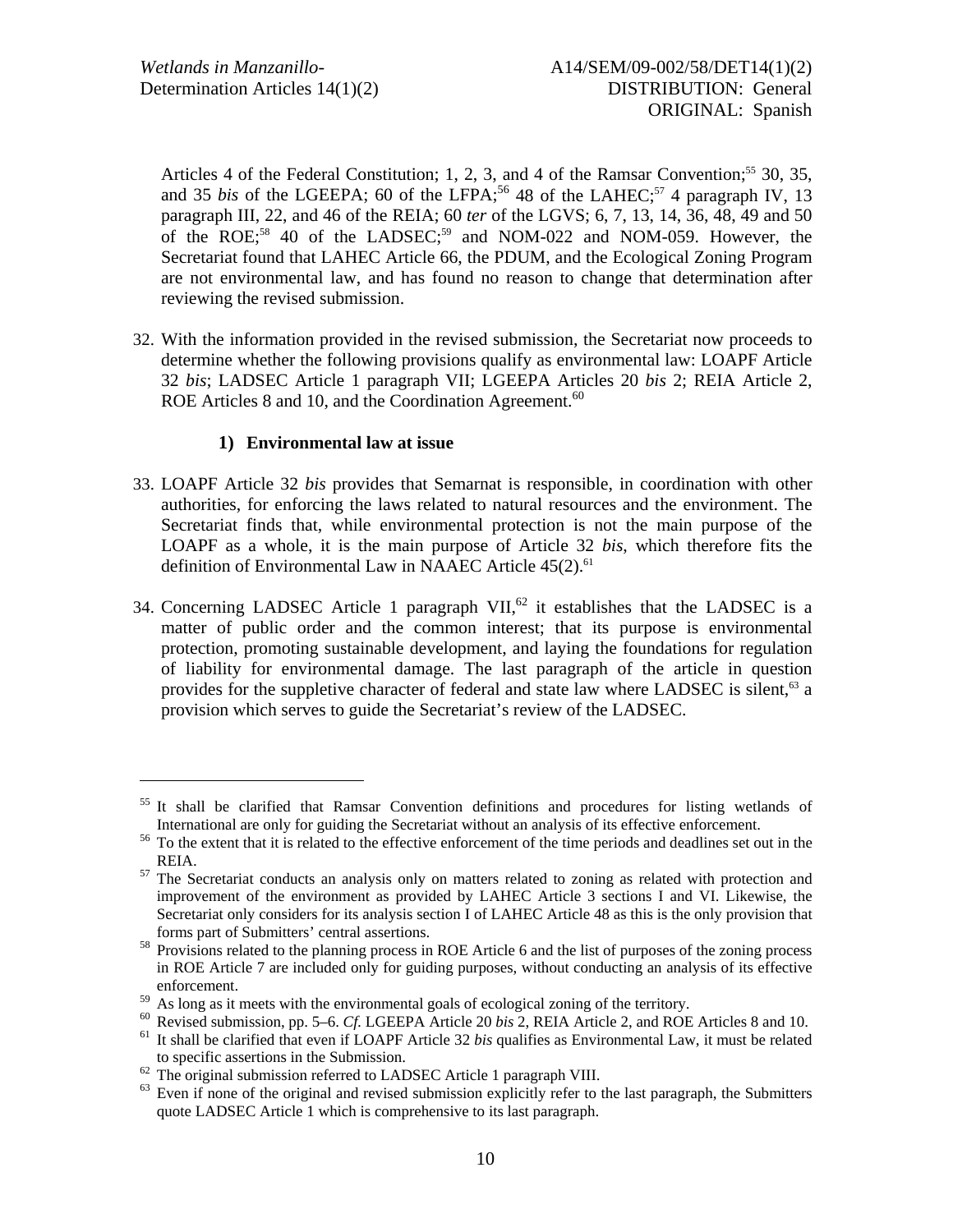- 35. Concerning the Coordination Agreement, with the information in the revised submission, the Secretariat concluded that it does not constitute environmental law, since it does not establish obligations of a general nature, and is only applicable to the parties that have signed it. In any case, the Coordination Agreement can only be analyzed as an implementation device of LGEEPA Article 20 *bis* and ROE Article 7, quoted in the submission and serves as a referent to commitments adopted by authorities charged with enforcement of environmental law in question.
- 36. As to LGEEPA Article 20 *bis* 2, and ROE Articles 8, and 10, they qualify as environmental law since they refer to the drafting and issuance of coordination agreements for ecological zoning. The LGEEPA definition of ecological zoning comprises the objective of environmental protection.64 Likewise, after consideration of these provisions it is clear that the purpose—among others—of preparing and implementing ecological zoning programs is to protect the environment, and thus these provisions qualify as environmental law.
- 37. As regards REIA Article  $2<sup>65</sup>$  which establishes that its application concern to the Executive branch through Semarnat in accordance with the applicable legal and regulatory provisions, the Secretariat determined that it qualifies as environmental law, as it establishes that the enforcement authority on environmental impact matters corresponds to Semarnat, and that its main purpose is the protection of the environment. Nevertheless, the Secretariat recognizes that its enforcement can not be made separately, but only with respect to the corresponding dispositions of the Regulation.

### **2) Assertions concerning failures to effectively enforce the environmental law**

### **i) Assertions concerning the modification of the PDUM**

38. In regard to the assertions concerning the alleged illegal modification of the PDUM, the Secretariat's determination of 9 October 2009 contains an explanation of the reasons for the further study of this assertion. The relevant section of Secretariat's determination is transcribed below:

> It is clear that the Manzanillo Urban Development Program is subject to the LAHEC and that according to Article 48 section I must include "consistency mechanisms." The Secretariat further notes that Article 5 section XIII of this law defines the term "urban development program," finding environmental protection among its elements, which confirms that the assertion regarding the amendments

-

<sup>&</sup>lt;sup>64</sup> "Ecological Zoning Program: environmental policy instrument whose purpose is to regulate or induce land uses and economic activities with a view to achieving environmental protection as well as the preservation and sustainable enjoyment of natural resources, based on an analysis of the patterns of depletion and the potential for the use of those resources"; LGEEPA Article 3 paragraph XXIII. <sup>65</sup> Revised submission p. 6.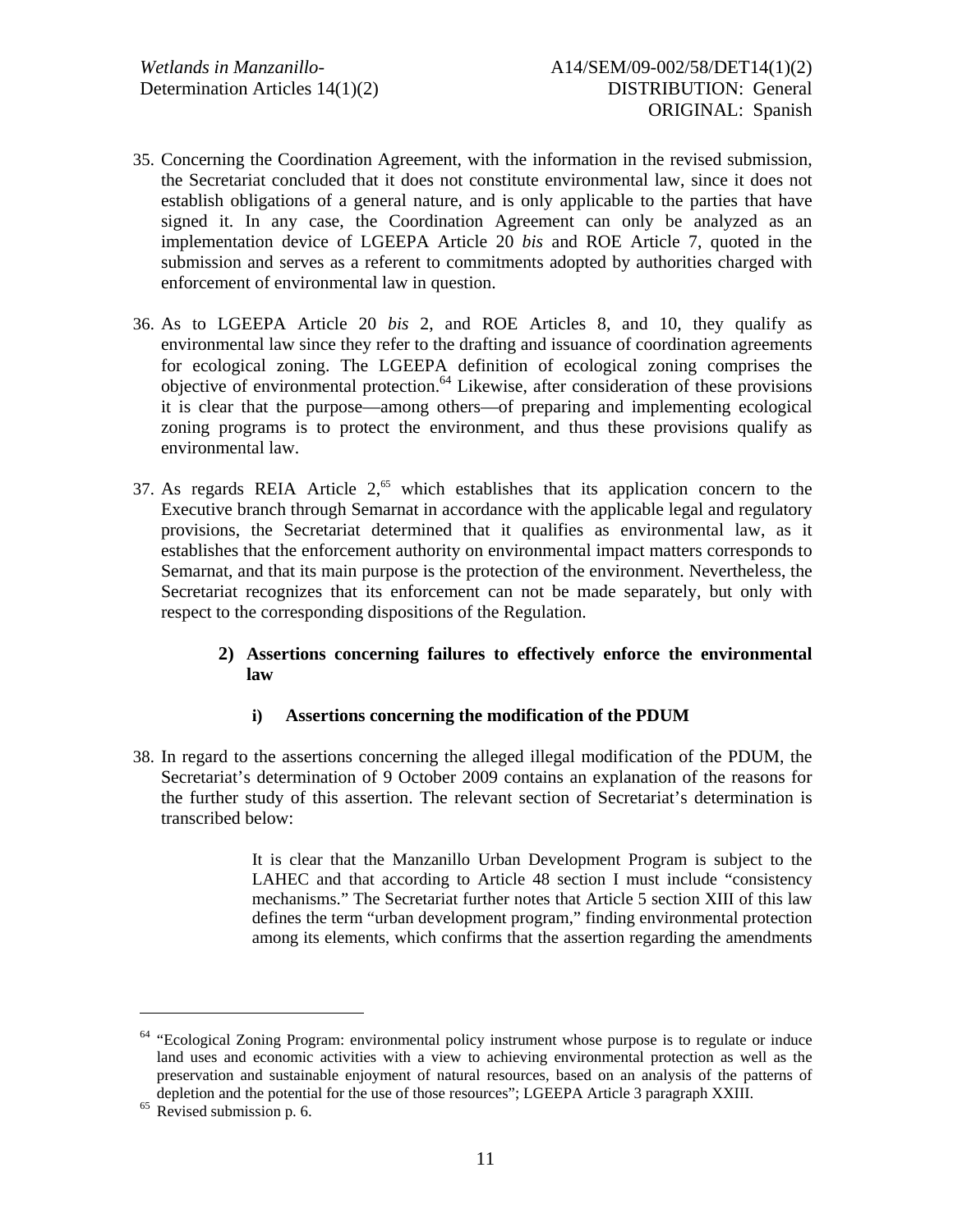to the Manzanillo Urban Development Program may be analyzed, provided that the analysis refers to the environmental aspects of the program.<sup>66</sup>

## **ii) Assertions concerning the modification of the Ecological Zoning Program**

- 39. In regard to the assertion concerning the alleged illegal modification of the Ecological Zoning Program, the Secretariat proceeds to conclude its analysis.<sup>67</sup>
- 40. On 5 July 2003, the state of Colima issued the Ecological Zoning Program, whereby it classified the site of the Projects as a terrestrial natural area within the framework of a regional conservation policy. The Submitters assert that the compatible use in that zone was that of low-impact tourism, and therefore, in view of the conservation and protection policy, the proposed infrastructure was incompatible with the designated use. On 8 November 2004, CFE filed with Semarnat an EIS for the Manzanillo LNG Project, to be sited in Laguna de Cuyutlán, subject to the provisions and policies established by the Ecological Zoning Program. The Submitters state that on 3 May 2007, the government of Colima modified the Ecological Zoning Program to allow human settlements, infrastructure, and equipment on the site designated for the Manzanillo LNG Project.
- 41. From a reading of the Ecological Zoning Program, it may be observed that Article 1 of the Executive Order published in the official gazette of Colima, on 5 July 2003, provides that:

[the] "Regional Ecological Zoning Program for the Laguna de Cuyutlán Sub-Basin" is the environmental policy instrument for the sustainable development of the area encompassed by the program, and its purpose is to assess and plan, from an environmental perspective, the permitted land uses, natural resource exploitation, productive activity and urban development with a view to making biodiversity conservation, environmental protection, and sustainable natural resource use compatible with urban and rural development as well as with the economic activities taking place, serving as a basis for the preparation of development programs and projects to be implemented, based on an analysis of environmental deterioration and the potential for use of natural resources, contained in the corresponding program.<sup>68</sup>

- 42. The Submitters state that in modifying the Ecological Zoning Program, the state of Colima violated ROE Articles 6, 36, 48, 49, and 50, which, they assert, are applicable in view of the suppletive application authorized by LADSEC Article 1.
- 43. In this regard, the Secretariat notes that the ecological zoning system adopted by LADSEC has, as its purpose, the preservation and restoration of the ecological equilibrium and

<sup>&</sup>lt;sup>66</sup> SEM-09-002 (*Wetlands in Manzanillo*), Article 14(1) Determination (October 9<sup>th</sup>, 2009), § 33.<br><sup>67</sup> *Ibid.*, § 34, 35, 36.<br><sup>68</sup> Revised submission, Appendix 4 (now 3): Executive Order Approving the Regional Ecologic Program for the Laguna de Cuyutlán Sub-Basin.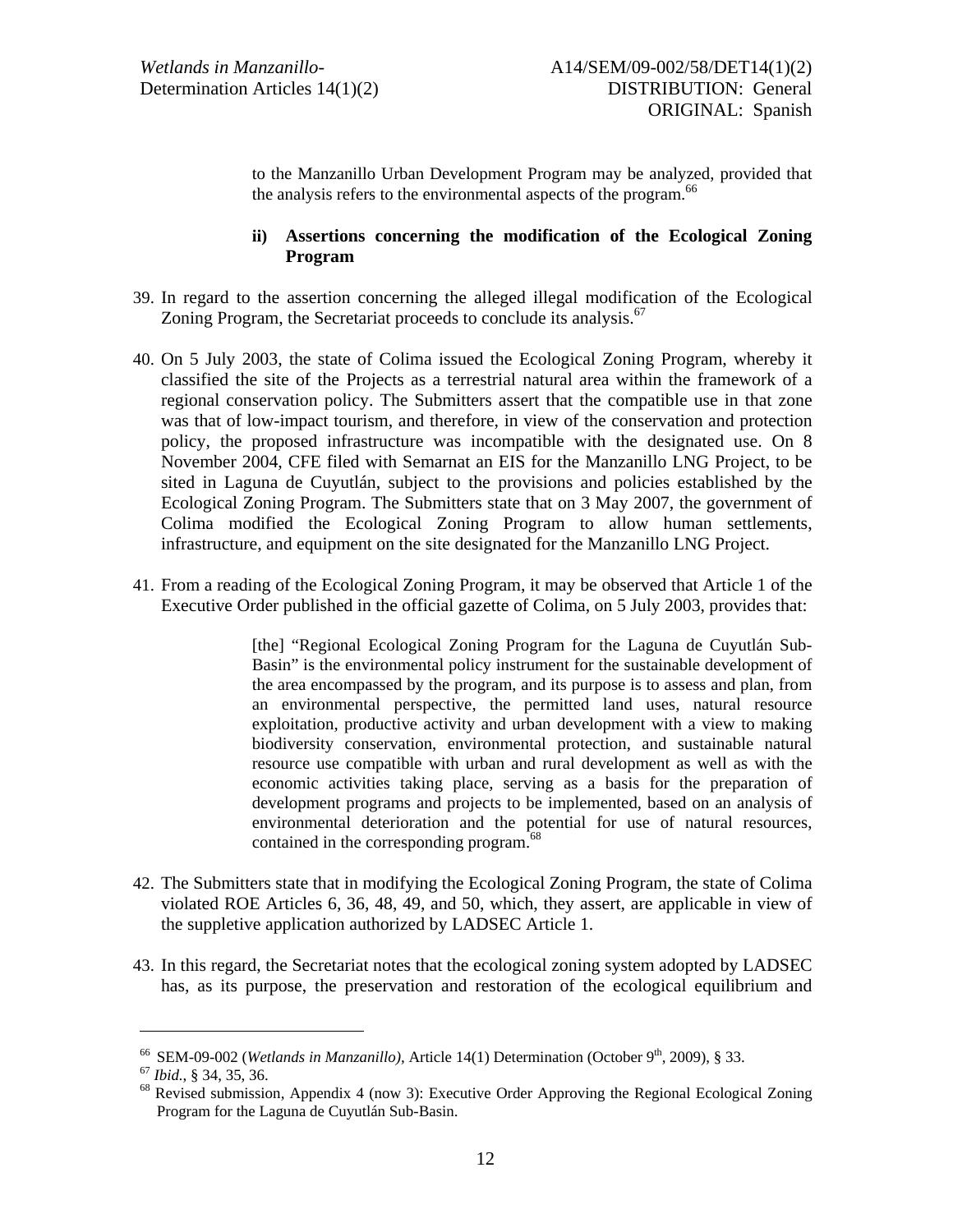environmental protection.<sup>69</sup> From a reading of the submission, the state of Colima and its municipalities appear to be empowered by law to modify the Ecological Zoning Program,<sup>70</sup> provided that they do so for the purpose of reducing the environmental impacts caused by economic activity.<sup>71</sup> Likewise, from the review of the revised submission, it is evident from ROE Articles 48, 49, and 50 that Semarnat has the power to modify the ecological zoning programs where "the environmental guidelines and strategies are no longer necessary or adequate to alleviate environmental conflicts and achieve the relevant environmental indicators,"72 and subject to such modification's "leading to a reduction in the adverse environmental impacts caused by the economic activities  $[...]$ <sup>"73</sup>

44. The Secretariat accordingly finds that the assertion concerning the modification of the Ecological Zoning Program warrants further analysis.

### **iii) Assertions concerning the failure to enforce LGEEPA Article 20** *bis*  **and ROE Article 7 in relation to the alleged violation of the Coordination Agreement**

- 45. The Coordination Agreement was signed on 16 August 2000 by Semarnat, the state of Colima, the Mineral Resources Council,  $74$  and the municipalities of Manzanillo and Armería. Its purpose is to prepare and implement the Ecological Zoning Program.<sup>75</sup> By means of this instrument, Semarnat undertook to promote compliance of acts of the federal authorities with the Ecological Zoning Program.<sup>76</sup> As regards the municipality of Manzanillo, it undertook to "make adjustments" in order to render its planning instruments compatible with the Program.
- 46. The Submitters assert that DGIRA should have verified compliance by the parties that entered into the Coordination Agreement, in particular when it granted environmental impact authorization for the Manzanillo LPG Project. The Secretariat notes that not only does seem to be DGIRA's responsibility to observe the Ecological Zoning Program

 $^{69}$  LADSEC Article 3 paragraph LXII.<br><sup>70</sup> Cf. LADSEC Article 38.

 $71$  Cf. ROE Article 49. Mexican courts have pronounced judgment in connection with the supplementary mechanism which "… is generally observed in laws with specialized content in relation to laws with general content. The supplementary characteristic of the law results, in consequence, as an integration and referral of a specialized law to other general legislative texts establishing the applicable principles for the regulation of the substituted law…" APPLICATION OF A SUPPLEMENTAL LAW (*SUPLETORIEDAD DE LEYES. CUANDO SE APLICA*). Jurisprudence Thesis. Location: Ninth period, instance: Collegiate Circuit Courts; source: *Semanario Judicial de la Federación and it is Gazette*; V; January 1997; thesis: I.3o.A. J/19; Jurisprudence; subject: common. 72 ROE Article 48, paragraph I.

<sup>73</sup> ROE Article 49.

<sup>&</sup>lt;sup>74</sup> Now the Mexican Geological Service.

<sup>75</sup> While the ROE had not yet been published, LGEEPA Article 20 *bis* 2, cited in the submission, was not

only in force but also expressly cited in the Coordination Agreement. 76 Revised submission, Appendix 3 (before 2): Coordination Agreement to Support the Drafting, Issuance, and Implementation of the Regional Ecological Zoning Program for Laguna de Cuyutlán, located in the state of Colima, p. 3.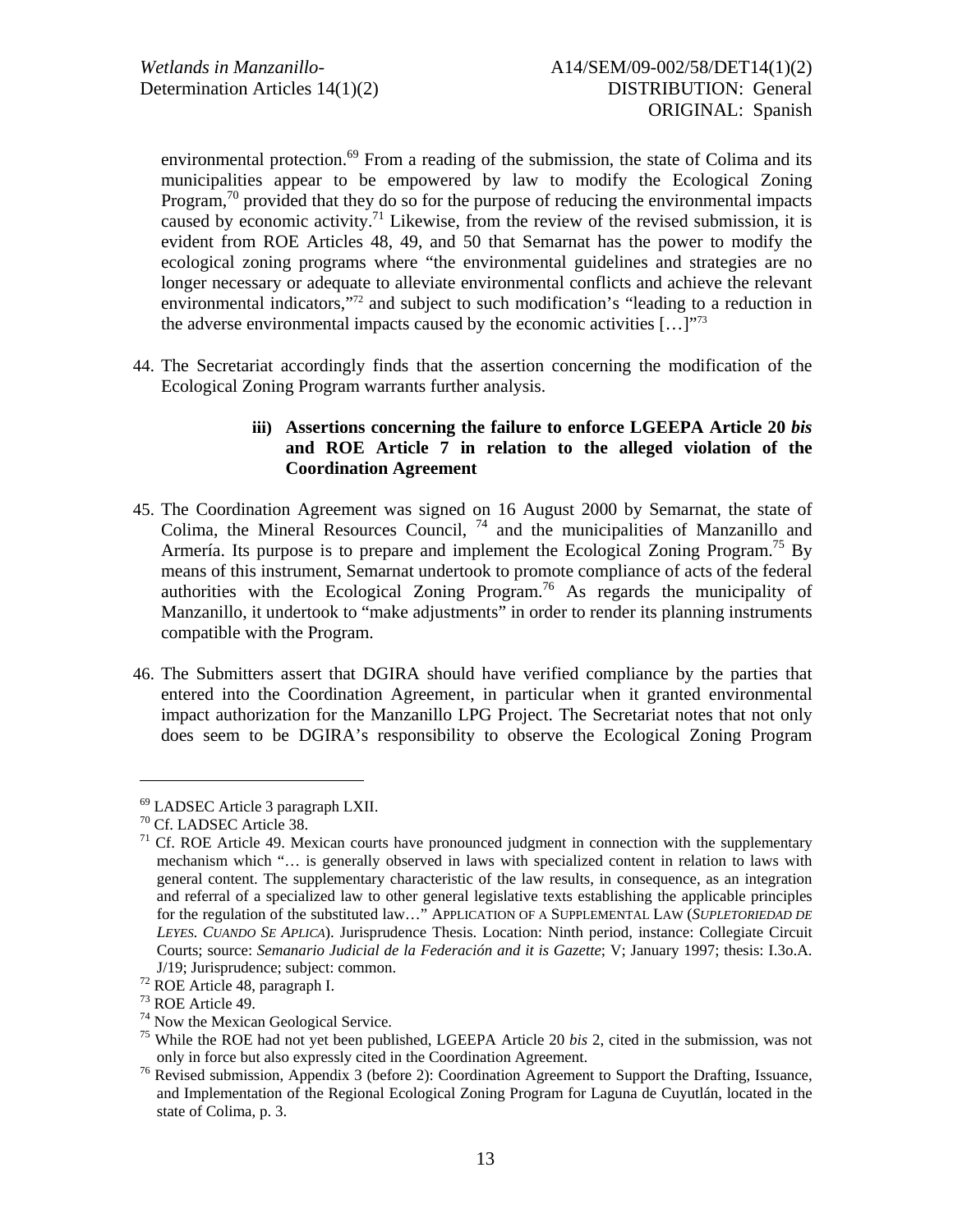pursuant to LGEEPA Article  $35<sup>77</sup>$  but also, pursuant to the Coordination Agreement. Similarly, Article 7 of  $ROE^{78}$  lays the foundations for the exigibility of the obligation contracted by Semarnat in the Coordination Agreement, in particular that of furthering the effective enforcement of the Ecological Zoning Program.

- 47. The Submitters assert that the municipal authorities of Manzanillo also failed to observe the Coordination Agreement in amending the Manzanillo Urban Development Program, since they did not take into consideration the ecological criteria of the Ecological Zoning Program.<sup>79</sup>
- 48. The Secretariat accordingly finds that the assertion of violation of the Coordination Agreement qualifies for review under NAAEC Articles 14 and 15.
	- **iv) Assertions concerning the failure to effectively enforce LADSEC Article 40 and LGEEPA Article 35 as a result of failure to observe the Ecological Zoning Program in connection with the Manzanillo LPG Project**
- 49. Concerning the Submitter's assertion of an alleged failure to effectively enforce LGEEPA Article 35 by issuing the environmental impact and risk authorization for the Manzanillo LPG Project without observing the Ecological Zoning Program in force, the Secretariat considers that it qualifies for review under Article  $14(1)$  of the Agreement.<sup>80</sup>
- 50. Concerning the assertion of Semarnat's alleged failure to effectively enforce LADSEC Article 40 in granting authorization for the Manzanillo LPG Project, the Secretariat finds that it does not warrant further study. LADSEC Article 40 provides that works and activities to be carried out in the state of Colima, and the issuance of land use, construction, and zoning authorizations, must adhere to the applicable ecological zoning programs. The Submitters argue that LADSEC, a state law, imposes obligations on Semarnat by virtue of LOAPF Article 32 *bis*, which provides that it is Semarnat's responsibility, in coordination with the state authorities, to oversee the enforcement of laws related to natural resources and the environment.
- 51. The Secretariat finds that the obligations established by LADSEC Article 40 apply to the state authorities and to works and activities in the state of Colima, but not to Semarnat. As regards the reference to LOAPF Article 32 *bis*, it is a provision granting authority to Semarnat within areas under federal jurisdiction; it does not give authority to Semarnat to enforce State law, in this case LADSEC Article 40. Therefore, the Secretariat finds that this assertion does not qualify for study in this process.

<sup>&</sup>lt;sup>77</sup> Cf. SEM-09-002 (*Wetlands in Manzanillo*), Article 14(1) and (2) Determination (October 9<sup>th</sup>, 2009).<br><sup>78</sup> Applied in accordance with the Second Transitory Article of the ROE.<br><sup>79</sup> This modification consisted of chan urban reserve (RU-MP), as well as changing its zoning from tourism-ecology (TE) to high-impact and high-risk heavy industry." Submission, p. 5<br><sup>80</sup> Cf. SEM-09-002 (*Wetlands in Manzanillo*), Article 14(1) Determination (October 9<sup>th</sup>, 2009), § 39.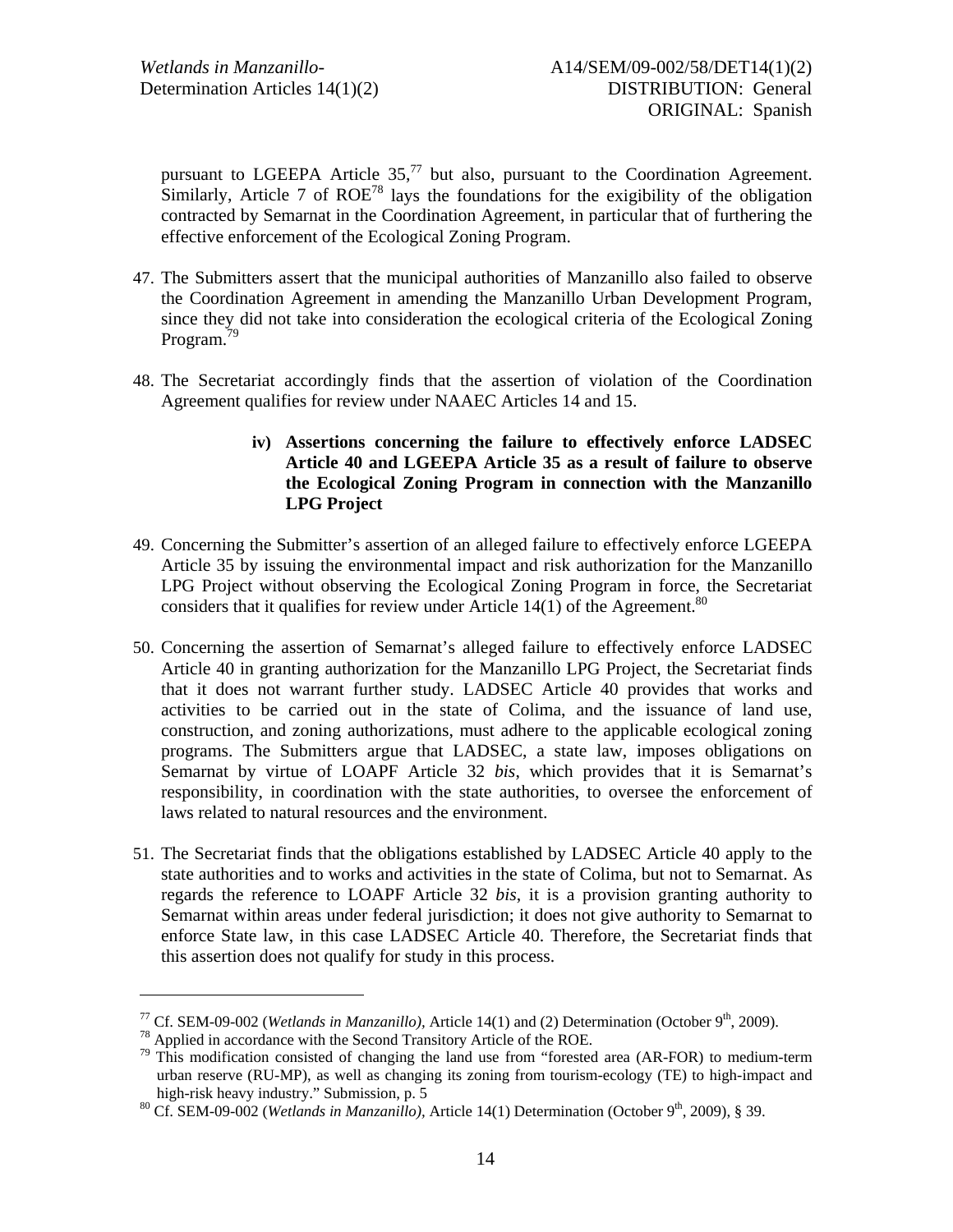- 52. The Submitters further state that "as of 12 June 2004, the government of Colima improperly, within the scope of its jurisdiction, validated the construction and operation of the [Manzanillo LPG Project]" since with the alleged "consent" from the State, the Municipality modified the Ecological Zoning Program in the conservation and protection zones UGA Ent5 39 and Ent 4 40 in the Ejido of Campos.<sup>81</sup>. The Secretariat finds that this assertion qualifies for review, but only within the enforcement scope of LADSEC Article 40 and in light of ROE Articles 8 and 10 and the commitments adopted by the government of the State of Colima in the Coordination Agreement.<sup>82</sup> The Secretariat notes that even if the revised submission does not further elaborate on arguments to determine how the State government "validated" the Manzanillo LPG Project, the Party in question may provide in a response the role of the government of the State of Colima in modifying the Ecological Zoning Program to allow the Manzanillo LPG Project in the Laguna de Cuyutlán, since such matter is relevant when considering effective enforcement of LADSEC Article 40.
	- **v) Assertions concerning the alleged failure to effectively enforce: (1) the requirements applicable to the EIS for the Manzanillo LPG and LNG Projects; (2) NOM-059, NOM-022, and LGVS Article 60** *Ter* **in connection with the environmental impact authorizations for the Manzanillo LPG and LNG Projects; (3) the prescribed time periods in the environmental impact assessment and authorization procedure for the Manzanillo LNG Project, and (4) the alleged violation of conditions set out in the environmental impact authorization for the Manzanillo LNG Project.**
- 53. In its determination of 9 October 2009, the Secretariat found that the following assertions qualify for further analysis, providing reasons for their consideration:
	- (1) The alleged failure to effectively enforce the requirements applicable to the EIS for the Projects, pursuant to LGEEPA Articles 30 and 35 and REIA Article 13.<sup>83</sup> It is relevant to note that the Submitters indicate in the revised version of the submission that the University of Colima, , and the CFE were in charge of preparing the EIS for the Projects and, in producing the EIS, were allegedly required to make the links between the Projects and the applicable legal provisions. $84$  In this regard, the Secretariat finds that these entities cannot be considered to be responsible for the effective enforcement of the environmental law. Nevertheless, Mexico may respond to the assertion concerning the alleged deficiencies in the production of the EIS for the Projects.

<sup>81</sup> Revised submission, pp. 4-5.

<sup>&</sup>lt;sup>82</sup> *Cfr.* Fifth Clause d) of the Coordination Agreement whereas the governemnt of the State of Colima committs to "verify that the urban zoning plans and programs and other program devices are compatible with the provisions adopted in the Ecological Zoning Program for the Laguna de Cuyutlán.", pp. 3-4.<br><sup>83</sup> Cf. SEM-09-002 (*Wetlands in Manzanillo*), Article 14(1) Determination (October 9<sup>th</sup>, 2009), § 42, 43.<br><sup>84</sup> Revised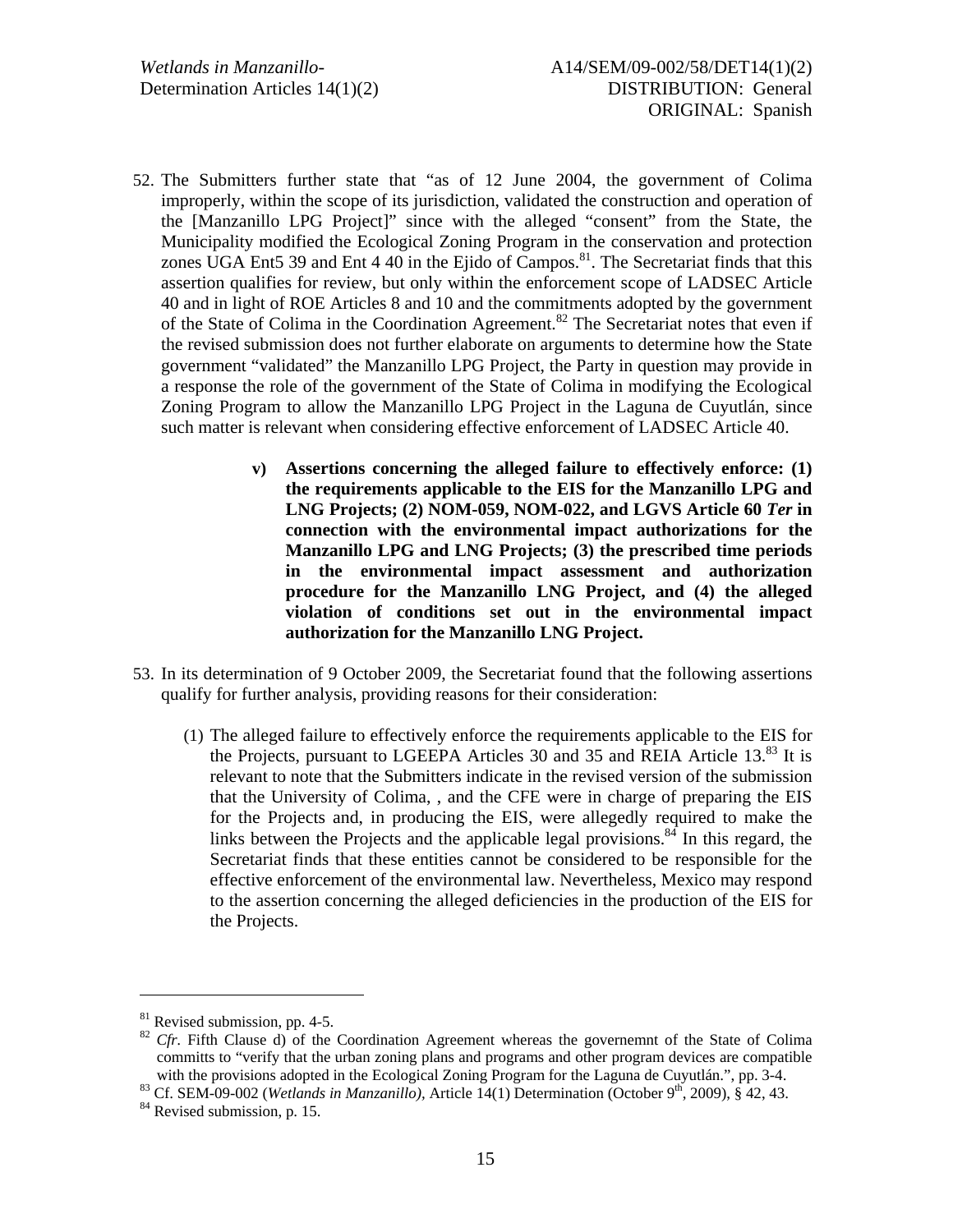- (2) The alleged failure to effectively enforce NOM-059 and NOM-022, as well as LGVS Article 60 *ter*, which are applicable to works and activities performed where species with any protected status are found, as well as to protection of wetlands.<sup>85</sup>
- (3) The alleged failure to effectively enforce REIA Articles 22 and 46 and LGEEPA Article 35 *bis*, in relation to the expiry of the environmental impact assessment procedure.<sup>86</sup>
- (4) The alleged failure to effectively enforce REIA Article 47, concerning the alleged violation of conditions set out in the environmental impact authorization for the Manzanillo LNG Project. $87$  It should be noted that the Submitters complement their assertion concerning failure to comply with the terms of the environmental impact authorization for the Manzanillo LNG Project, specifying which conditions were allegedly not enforced vis-à-vis the company in charge of executing the project.<sup>88</sup>

### **D. The six requirements of NAAEC Article 14 (1)**

- 54. The Secretariat finds that the revised submission meets the requirement of the opening sentence of Article 14(1) and proceeds to examine the revised submission with reference to the six requirements listed in NAAEC Article 14(1).
- 55. In its determination of 9 October 2009, the Secretariat found that the submission met the requirements of Article 14(1)(a), (b), (d), and (f).<sup>89</sup> However, the Secretariat found that some assertions in the submission did not meet the requirements of Article 14(c) and (e). With the revised submission, its appendices, and the complementary information provided by the Submitters, the Secretariat now finds that the submission meets all the Article 14(1) requirements.
- 56. The revised submission meets now the requirement of Article  $14(1)(c)^{90}$  since it indeed provides sufficient information to enable the Secretariat to review it, including documentary evidence to support it.

- <sup>89</sup> "The Secretariat may consider a submission [...] if the Secretariat finds that the submission: (a) is in writing in a language designated by that Party in a notification to the Secretariat; (b) clearly identifies the person or organization making the submission;
	- $(c)$   $\left[ \ldots \right]$

<sup>85</sup> Cf. SEM-09-002 (*Wetlands in Manzanillo),* Article 14(1) Determination (October 9th, 2009), § 44, 45. 86 *Ibid.,* § 46, 47. 87 *Ibid.,* § 48, 49. 88 Revised submission, p. 14.

<sup>(</sup>d) appears to be aimed at promoting enforcement rather than at harassing industry;

 $(e)$  [...]

<sup>(</sup>f) is filed by a person or organization residing or established in the territory of a Party."

<sup>&</sup>lt;sup>90</sup> "The Secretariat may consider a submission [...] if the Secretariat finds that the submission: […]

<sup>(</sup>c) provides sufficient information to allow the Secretariat to review the submission, including any documentary evidence on which the submission may be based; […]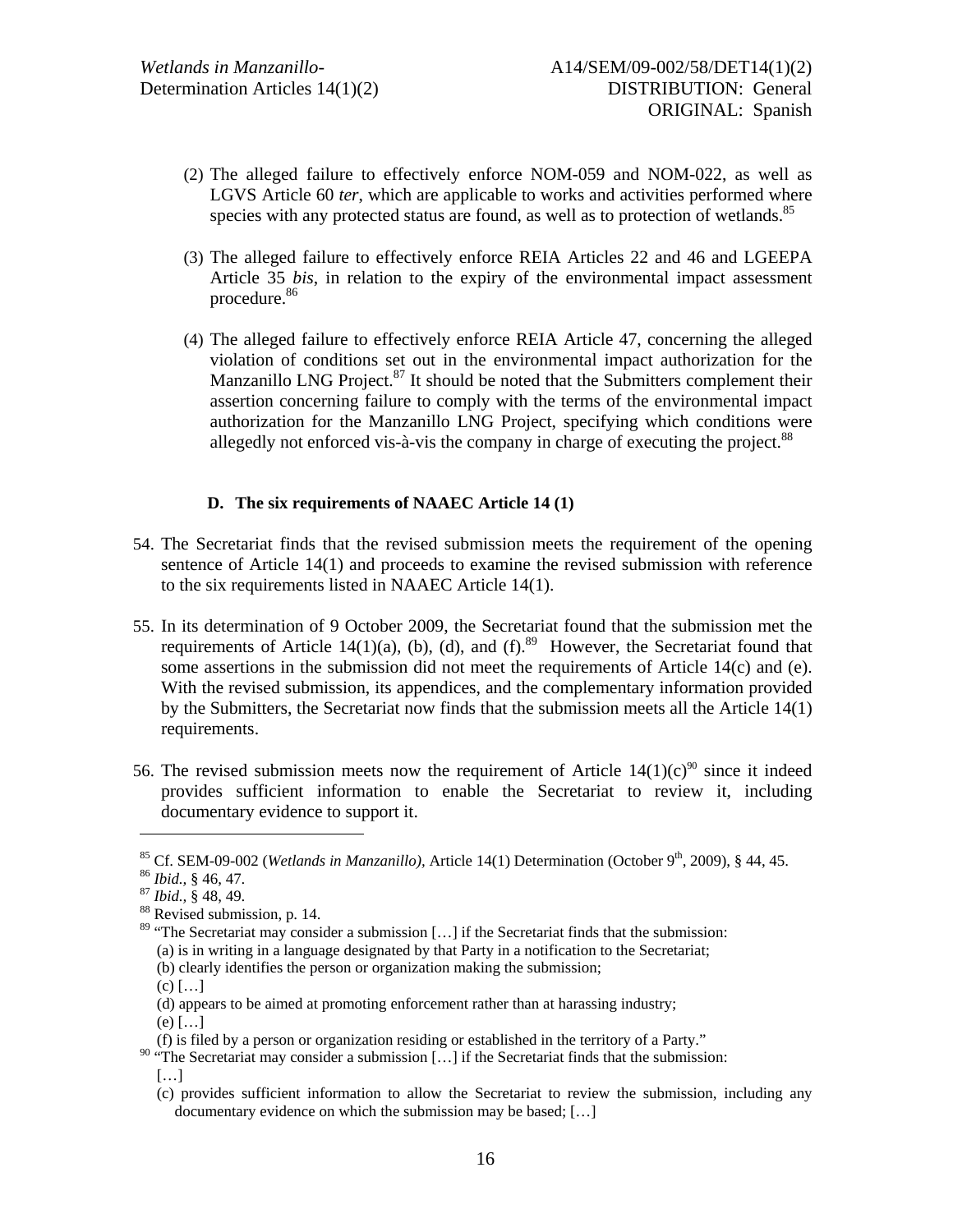l

57. In addition to the copies of documents already included in the appendices to the original submission, the Submitters attach copies of the following documents to the revised version: range map of mangroves showing the location of Laguna de Cuyutlán; $^{91}$  request for additional information by DGIRA on the Manzanillo LNG Project;<sup>92</sup> Semarnat decision on an administrative appeal (*recurso de revisión*) filed against the environmental impact authorization for the Manzanillo LPG Project;<sup>93</sup> DGIRA's response to a request for intervention in connection with the Manzanillo LNG Project and the environmental impact authorization for the Manzanillo LPG Project; $94$  Semarnat decision on an administrative appeal (*recurso de revisión*) filed against the environmental impact authorization for the Manzanillo LNG Project;<sup>95</sup> Semarnat correspondence analyzing the status of compliance with the conditions by the Manzanillo LNG Project and ordering full compliance;<sup>96</sup> first semiannual administrative report of the Manzanillo LNG Project, in which the Submitters claim to demonstrate that there is no evidence of effective enforcement of the environmental conditions of the project;<sup>97</sup> motion for nullity (*demanda de nulidad*) number 450/07, dated on May  $24<sup>th</sup>$  2007 submitted before the administrative tribunal in the state of Colima (*Tribunal Contencioso Administrativo del estado de Colima*) against the Decree approving the Reform of the Ecological Zoning Program,<sup>98</sup> and photos of the spherical storage tanks of the Manzanillo LPG Project, clearing of vegetation that allegedly occurred at the site of the Manzanillo LNG Project, and filling of an area allegedly comprising Laguna de Cuyutlán.<sup>99</sup>

 $91$  Revised submission, Appendix 2: Mangrove distribution map, University of Guadalajara.

<sup>&</sup>lt;sup>92</sup> Revised submission, Appendix 16: Doc. S.G.P.A./DGIRA/DG/2343/07 issued by DGIRA, dated October 4th, 2007, containing the request to the CFE for additional information on the Manzanillo LNG Project.

<sup>&</sup>lt;sup>93</sup> Revised submission, Appendix 19: Decision on administrative appeal 149/2006 issued by Semarnat, dated June  $10^{th}$ , 2009.

<sup>&</sup>lt;sup>94</sup> Revised submission, Appendix 20: Doc. S.G.P.A./DGIRA/DDT/1495/05 issued by DGIRA, dated December 9<sup>th</sup>, 2005, containing the response to the request for intervention made by Gabriel Martínez Campos to the Ministry of Social Development to resolve the problems affecting the residents of laguna de Cuyutlán.

 $\frac{95}{2}$  Revised submission, Appendix 22: Decision on administrative appeal 108/2008 issued by Semarnat,

dated March  $24^{\text{th}}$ , 2009.<br><sup>96</sup> Revised submission, Appendix 23: Doc. S.G.P.A./DGIRA/DESEI/0591/08 issued by DGIRA, dated May 28<sup>th</sup>, 2008, notifying the CFE of the degree of compliance with the terms and conditions of the environmental impact authorization and informing the CFE that it was required to submit its first semiannual technical report; writ number 7B/2008/JMRA-00262 dated on June 5 2008 issued by the CFE in response to the DGIRA request, and doc. S.G.P.A./DGIRA/DESEI/0732/08 issued by DGIRA, dated June 24<sup>th</sup>, 2008 in terms of which DGIRA followed up the compliance with authorization conditionals by CFE. 97 Revised submission, Appendix 23A: First Semiannual Administrative Report of the CFE number

ROMZ-341/08 of the Manzanillo LNG Project dated 6 August 2008.

<sup>&</sup>lt;sup>98</sup> Revised submission, Appendix 21: Motion for nullity (*demanda de nulidad*) of May  $24^{\text{th}}$ , 2007, filed by Esperanza Salazar Zenil et al. in the Administrative Tribunal (*Tribunal de lo Contencioso Administrativo*) of the state of Colima. (file no. 450/07). <sup>99</sup> Revised submission, Appendix 24: Photographs.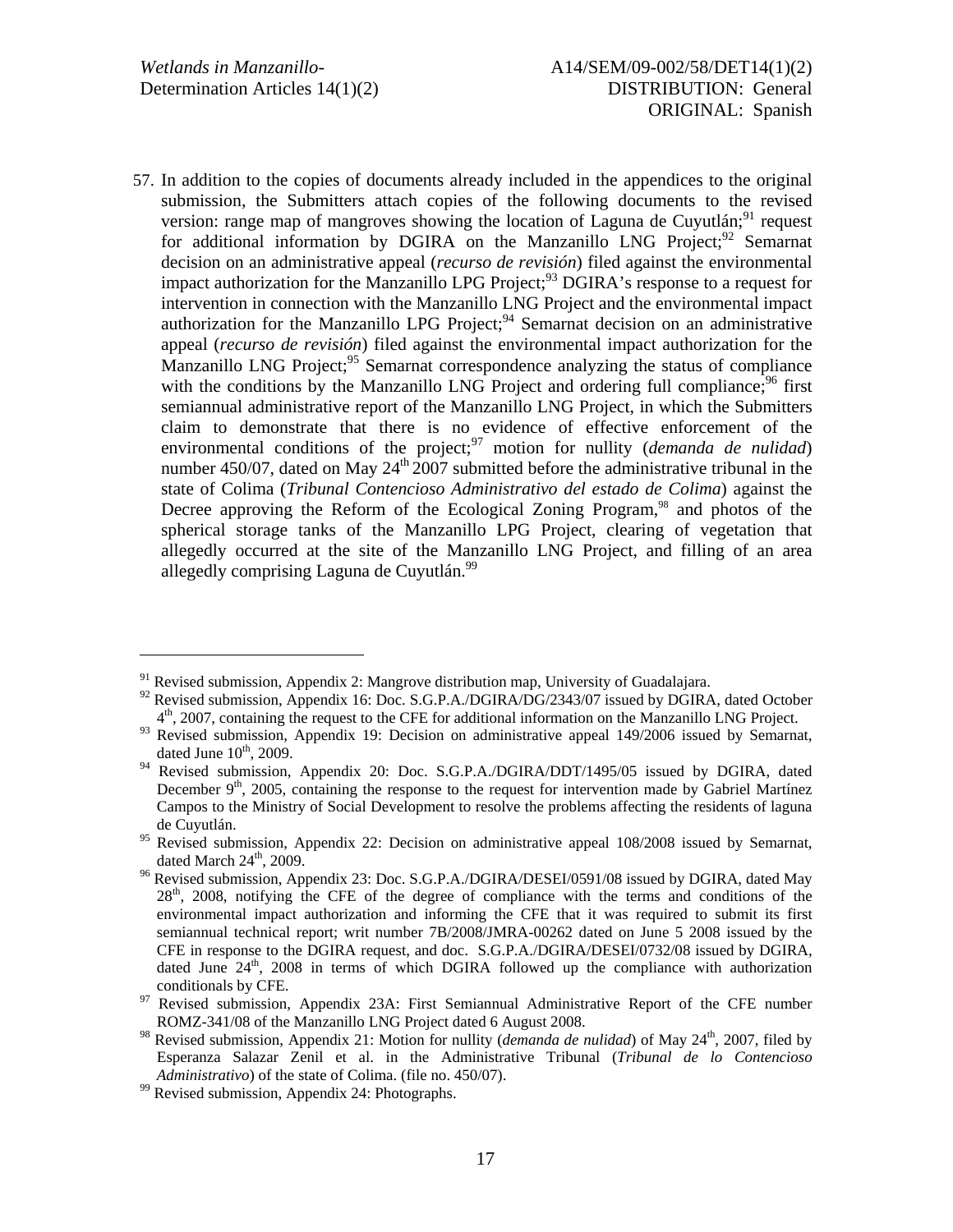- 58. With respect requirement to Article  $14(1)(e)^{100}$  the Secretariat finds that the submission now satisfies that requirement. In its determination of 9 October 2009, the Secretariat found that the Submitters had attached information indicating that the relevant authorities of Mexico had been notified in writing of the matter relating to the Manzanillo LNG Project, and indicated their response, $101^{\circ}$  but that the Submitters had not done so for the Manzanillo LPG Project. The Secretariat now finds that the revised submission states that the Mexican authorities were notified in writing of the matter relating to the Manzanillo LPG Project, by means of a request for intervention regarding the same matter from one of the Submitters to the Ministry of Social Development (*Secretaría de Desarrollo Social*), to which Semarnat responded; an administrative appeal (*recurso de revisión*) filed against the environmental impact authorization for the Manzanillo LPG Project,<sup>102</sup> and a motion for nullity (*demanda de nulidad*) against the executive order revising the Ecological Zoning Program.<sup>103</sup>
- 59. In summary, the Secretariat finds that the revised submission meets NAAEC Article 14(1) requirements.

#### **E. NAAEC Article 14(2)**

- 60. Having determined the assertions in the revised submission meet the requirements of NAAEC Article 14(1), the Secretariat now proceeds to review the revised submission in order to determine whether it warrants requesting a response from the Party based on the criteria set out in Article 14(2) of the Agreement.
	- *(a) [whether] the submission alleges harm to the person or organization making the submission;*
- 61. Concerning whether the submission alleges harm to the person or organization making the submission, the Submitters state that Mexico allowed construction of the two natural and LP gas storage and transportation projects despite the negative impact that they would have on the wetland ecosystems and the mangrove. To substantiate their assertion of the

<sup>&</sup>lt;sup>100</sup> "The Secretariat may consider a submission [...] if the Secretariat finds that the submission:

<sup>(</sup>e) indicates that the matter has been communicated in writing to the relevant authorities of the Party and

indicates the Party's response, if any; [...]<br><sup>101</sup> Original submission, Appendix 18 (now 26): Complaint filed by Esperanza Salazar Zenil with the Ministry of the Public Service, dated 28 April 2008 and Complementary appendix w/n: Request for declaration of invalidity of the environmental impact procedure filed by Esperanza Salazar Zenil with

DGIRA, dated 4 September 2005 submitted on September 5, 2007.<br><sup>102</sup> Revised submission, Appendix 19: Decision on administrative appeal 149/2006 issued by Semarnat, dated 10 June 2009; Appendix 20: Doc. S.G.P.A./DGIRA/DDT/1495/05 issued by DGIRA, dated 9 December 2005, containing the response to the request for intervention made by Gabriel Martínez Campos to the Ministry of Social Development to resolve the problems affecting the residents of Laguna de Cuyutlán.<br><sup>103</sup> Revised submission, Appendix 21: Motion for nullity (*demanda de nulidad*) of May 24<sup>th</sup>, 2007, filed by

Esperanza Salazar Zenil et al. in the Administrative Tribunal (*Tribunal de lo Contencioso Administrativo*) of the state of Colima. (file no. 450/07)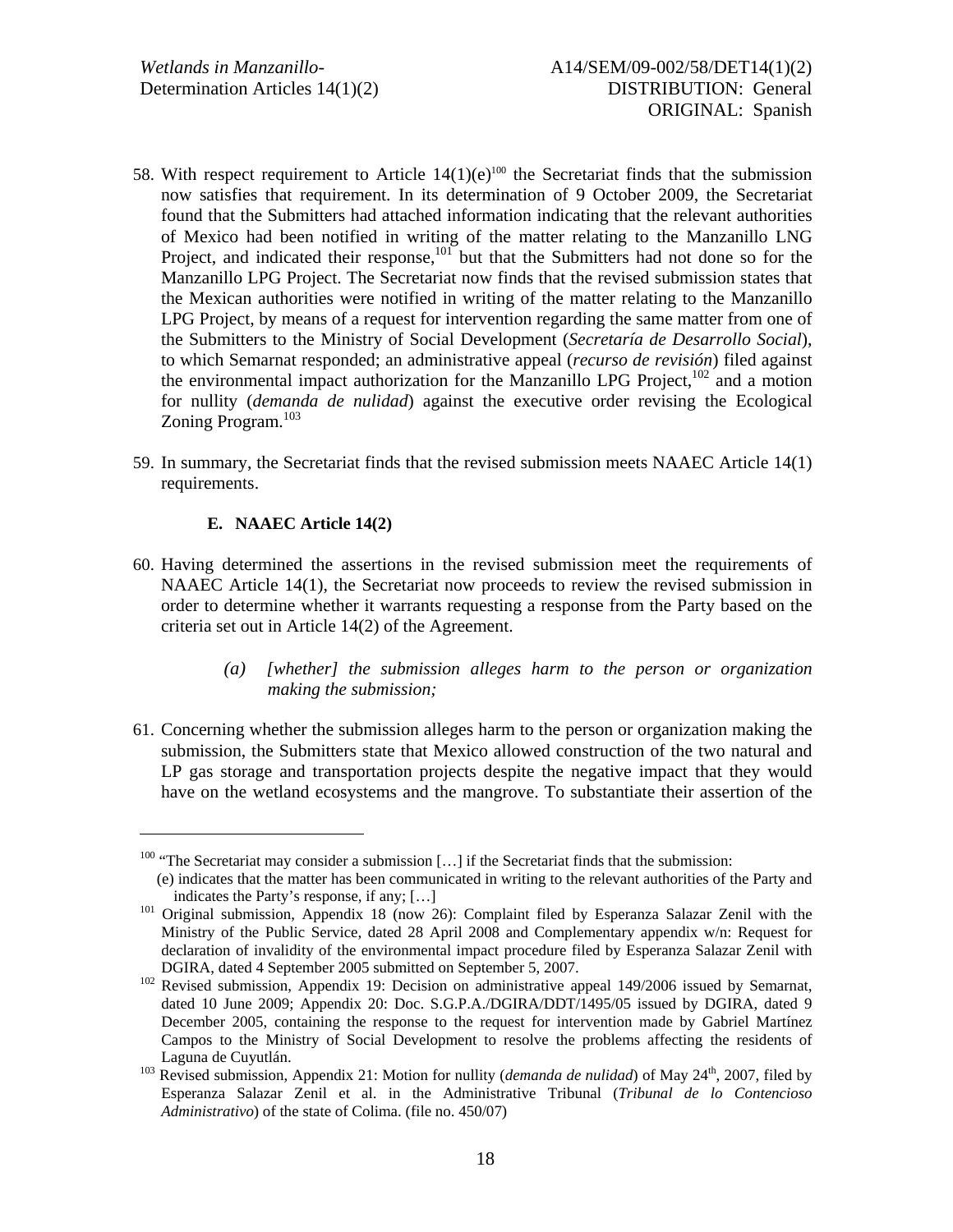alleged significant impacts on Laguna de Cuyutlán, the Submitters present information on the ecosystems and species found in the area of the Projects, the facilities already built (including photos), and provide explanations on the alleged negative consequences of such impacts.<sup>104</sup> In conformity with section 7.4 of the Guidelines, the Secretariat finds that the alleged harm is due to the alleged failure to effectively enforce the environmental law, and therefore meets the requirements of Article 14(2)(a).

- *(b) [whether] the submission, alone or in combination with other submissions, raises matters whose further study in this process would advance the goals of this Agreement;*
- 62. The Secretariat finds that the submission raises matters whose further study in this process would advance the goals of the Agreement, specifically Article 1(f), (g), and (h).<sup>105</sup>
	- *(c) [whether] private remedies available under the Party's law have been pursued;*
- 63. In regard to whether private remedies available under the Party's law have been pursued, the Secretariat notes that neither Article  $14(2)(c)$  nor section 7.5 of the Guidelines are intended to impose a requirement of having exhausted all available remedies under the Party's law. Indeed, section 7.5 directs the Secretariat to consider whether *reasonable actions have been taken to pursue such remedies prior to initiating a submission, bearing in mind that barriers to the pursuit of such remedies may exist in some cases.*
- 64. Concerning the alleged illegal modification of the Ecological Zoning Program, the Submitters state that on 24 May 2007, a motion for nullity (*demanda de nulidad*) was filed with an administrative tribunal in the state of Colima against the executive order revising the Program; the action was dismissed two years and four months later.<sup>106</sup> They also relate that on 4 June 2007, a criminal complaint in connection with the alleged illegal

l

…

<sup>&</sup>lt;sup>104</sup> The Secretariat further observes that the submission mentions a citizen complaint relating to commission of environmental damage in the area of the Manzanillo LNG Project as a result of the violation of the conditions set out in the environmental impact authorization. Revised submission, p. 14; Original submission, Complementary appendix w/n: Citizen complaint filed by Esperanza Salazar Zenil with Profepa, dated July 10<sup>th</sup>, 2008, and response no. PFPA/COL/DQ/79/02474/2008, dated October 6<sup>th</sup>, 2008, issued by the Profepa official in Colima. 105 "The objectives of this Agreement are to:

<sup>(</sup>f) strengthen cooperation on the development and improvement of environmental laws, regulations, procedures, policies and practices;

<sup>(</sup>g) enhance compliance with, and enforcement of, environmental laws and regulations;

<sup>(</sup>h) promote transparency and public participation in the development of environmental laws, regulations and policies;…" 106 Revised submission, pp. 7 and 13; and Appendix 21: Motion for nullity (*demanda de nulidad*) of May

<sup>24</sup>th, 2007, filed by Esperanza Salazar Zenil et al. in the Administrative Tribunal (*Tribunal de lo Contencioso Administrativo*) of the state of Colima (case no. 450/07).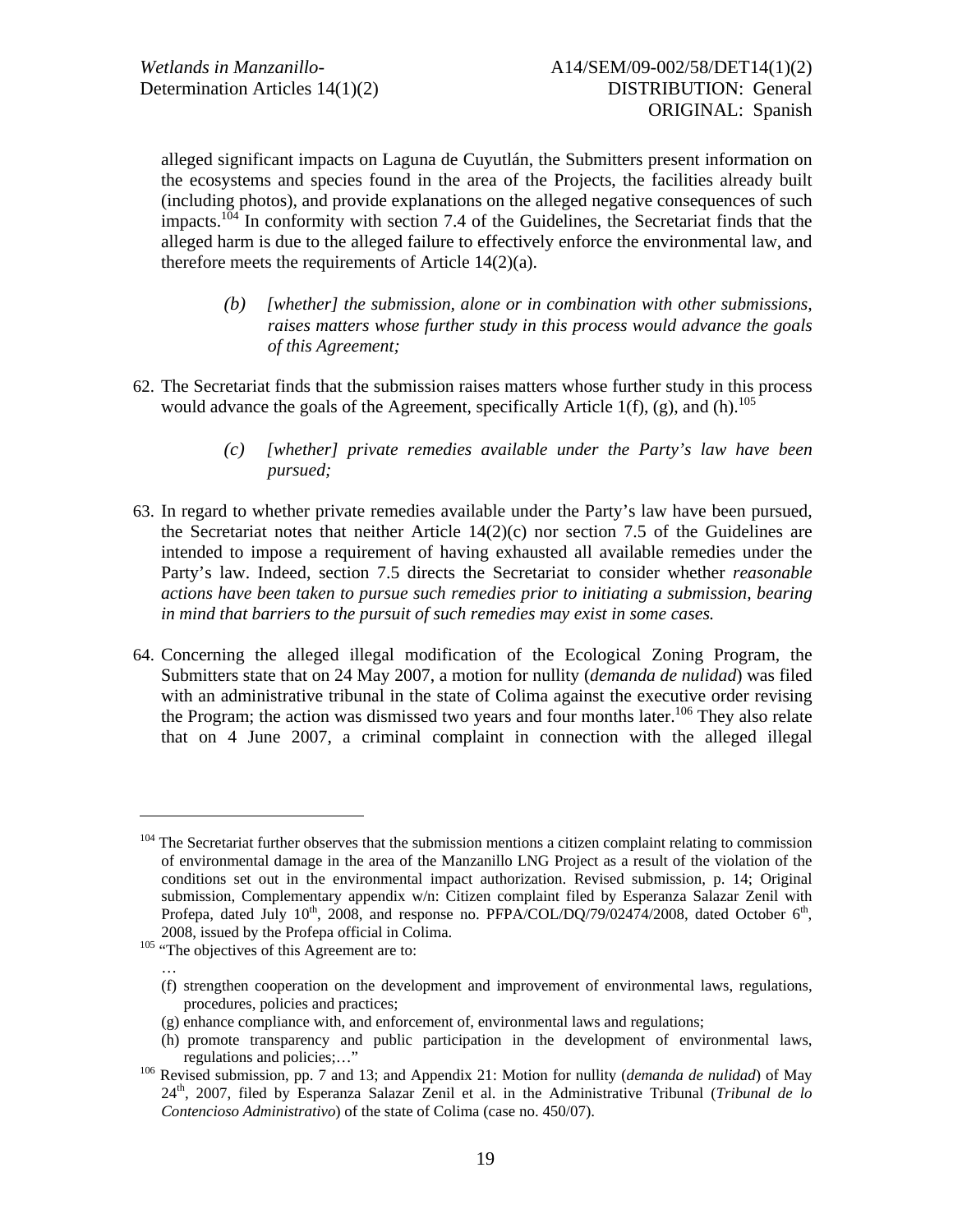l

modification of the Program filed before the Office of the Attorney General of the State of Colima. However, Submitters assert the criminal complaint was never addressed.<sup>107</sup>

- 65. As to the alleged illegality of the environmental impact authorization for the Manzanillo LPG Project, in relation to NOM-022 and NOM-059, as well as the alleged incompatibility of the Project with the Ecological Zoning Program, the Submitters state that on 3 August 2006, an administrative appeal (*recurso de revisión*) was filed with Semarnat against the environmental impact authorization; the appeal was decided on 10 June 2009 in favor of the authority.<sup>108</sup> Likewise, the Submitters refer to a request made on 11 October 2005 for the intervention of the Ministry of Social Development, to which request Semarnat replied on 9 December 2005, stating that the relevant environmental and legal matters had been considered in the authorization of the Manzanillo LPG Project.<sup>109</sup>
- 66. As to the alleged illegality of the environmental impact authorization for the Manzanillo LNG Project in relation to LGVS Article 60 *ter*, NOM-022, and NOM-059, the Submitters relate that an administrative appeal (*recurso de revisión*) was filed on 26 March 2008, and resolved on 24 March 2009 upholding the environmental impact authorization.<sup>110</sup> The appendices to the submission likewise make clear that on 16 April 2008, a motion for nullity (*demanda de nulidad*) *was* filed against the authorization for that project before the Federal Tax and Administrative Court (*Tribunal Federal de Justicia Fiscal y Administrativa*), a claim procedure (*recurso de reclamación*) against said Court and an *amparo* action.<sup>111</sup> The Submitters further relate that on 28 April 2008 they filed a complaint with the Ministry of the Public Service (*Secretaría de la Función Pública*) against the alleged illegal authorization of that project; $112$  they also filed a complaint of criminal activity with the Colima office of the PGR on 14 May 2008.113 Finally, they state

<sup>&</sup>lt;sup>107</sup> Revised submission, p. 7; Original submission: Complementary appendix: Complaint filed by Esperanza Salazar Zenil and Gabriel Martínez Campos with the Office of the Attorney General of the State of

Colima, dated 4 June 2007.<br><sup>108</sup> Revised submission, p. 13; Appendix 19: Decision on administrative appeal 149/2006 issued by Semarnat, dated June  $10^{th}$ , 2009.

<sup>&</sup>lt;sup>109</sup> Revised submission, p. 13; Appendix 20: Doc. S.G.P.A./DGIRA/DDT/1495/05 issued by DGIRA, dated December  $9<sup>th</sup>$ , 2005, containing the response to the request for intervention made by Gabriel Martínez Campos to the Ministry of Social Development to resolve the problems affecting the residents of

Laguna de Cuyutlán. 110 Revised submission, pp. 13-14; Appendix 22: Decision on administrative appeal 108/2008 issued by Semarnat, dated March 24<sup>th</sup>, 2009.<br><sup>111</sup> Revised submission: Appendix 28 (before 20); motion for nullity (*demanda de nulidad*) filed before the

Federal Tax and Administrative Court (*Tribunal Federal de Justicia Fiscal y Administrativa*) dated April 16<sup>th</sup>, 2008, claim procedure (*recurso de reclamación*) dated June 13<sup>th</sup>, 2008 filed before the Federal Tax and Administrative Court (*Tribunal Federal de Justicia Fiscal y Administrativa*) (file no. 1874/08-07-01-7.) Original submission: complementary appendix w/n: *Amparo* action filed by María Gómez Pizano in Distric Second Court of the State of Colima dated August  $6<sup>th</sup>$ , 2008.<br><sup>112</sup> Revised submission, p. 13; Original submission, Appendix 18; Revised submission, Appendix 26

<sup>(</sup>before 18): Complaint filed by Esperanza Salazar Zenil with the Ministry of the Public Service, dated April 28<sup>th</sup>, 2008;

 $\frac{113}{113}$  Revised submission, p. 13; Original submission: Appendix 19; (Revised submission: Appendix 27): Citizen complaint filed by Esperanza Salazar Zenil with Profepa, dated May  $14<sup>th</sup>$ , 2008.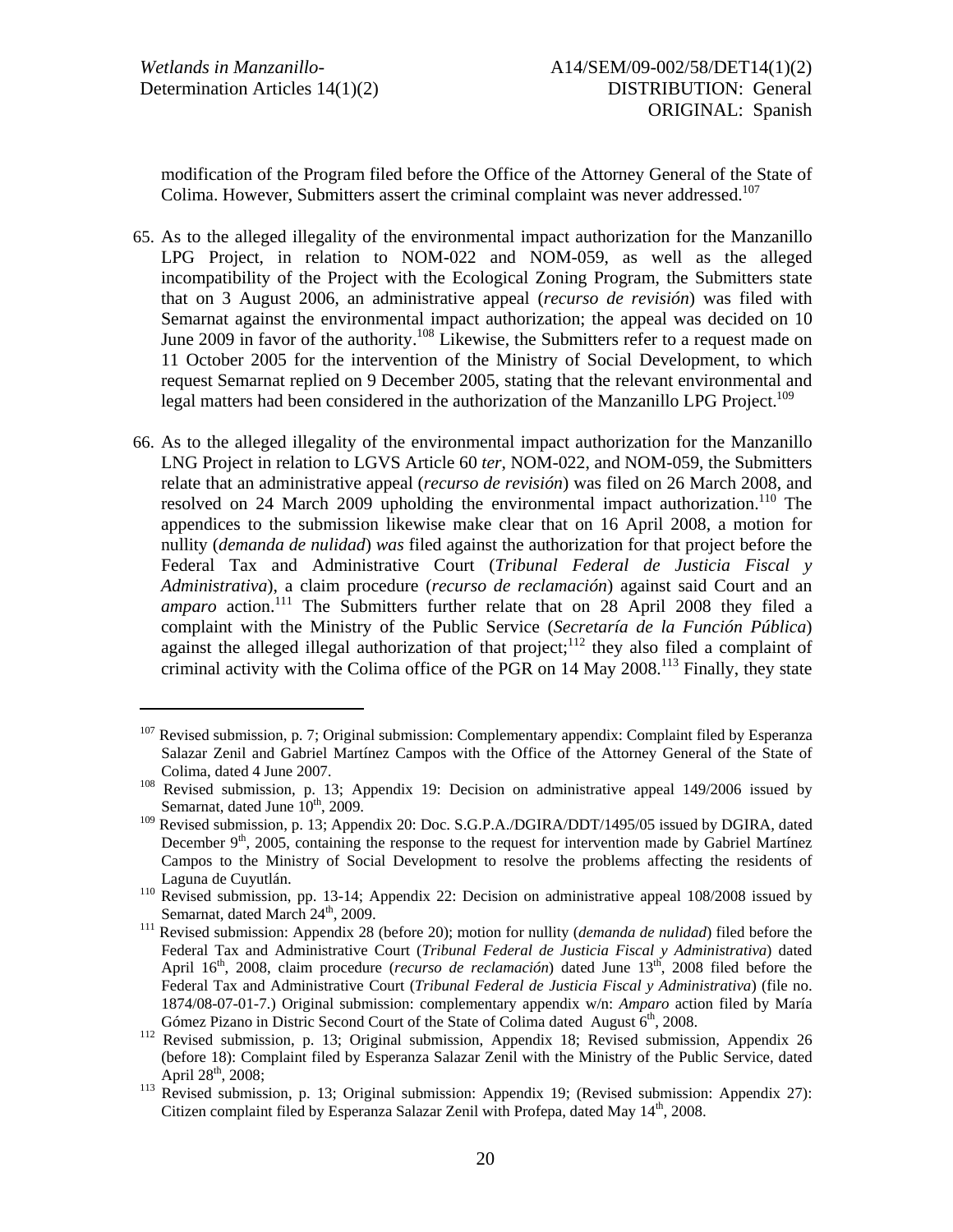that on 4 June 2008, an *amparo* action was filed in the District Court of the state of Colima against the alleged lack of action to process and investigate said criminal complaint. Although this latter case did prosper, it did not give rise to the PGR's characterizing the facts complained of as an offense.<sup>114</sup>

- 67. Concerning the alleged failure to enforce the legally prescribed periods in the environmental impact assessment and authorization procedure for the Manzanillo LNG Project, the Submitters state that on 5 September 2007, they filed with Semarnat for a declaration of expiry of the procedure, to which filing they claim to have received no  $response.<sup>115</sup>$
- 68. With respect to the alleged failure to penalize violations of conditions set out in the environmental impact authorization for the Manzanillo LNG Project, the Submitters specify that on 10 July 2008, a citizen complaint was filed with Profepa, with the response that while the Project had been granted the relevant authorization, "the conditions [of such authorization] had not been reviewed".<sup>116</sup>
- 69. In view of the foregoing, the Secretariat finds that the Submitters have taken reasonable actions to pursue private remedies available under the Party's law, and have therefore met the criteria of Article 14(2)(c).
	- *(d) [whether] the submission is drawn exclusively from mass media reports.*
- 70. As regards Article 14(2)(d), the Secretariat finds that the submission is not based on mass media reports, but rather on the facts gathered by the Submitters, and on information derived from their correspondence with some of the authorities mentioned in the submission.

# **IV. DETERMINATION**

71. The Secretariat has reviewed submission SEM-09-002 (*Wetlands in Manzanillo*) with reference to NAAEC Article 14(1) and finds, for the reasons discussed above, that it meets all the requirements set out therein. Likewise, with reference to the criteria set out in NAAEC Article 14(2), the Secretariat finds that the submission warrants requesting a response from the Party, in this case the United Mexican States, to the Submitters' assertions relating to the alleged failure to effectively enforce:

<sup>114</sup> Revised submission, p. 14; Appendix w/n: *Amparo* action filed by Esperanza Salazar Zenil and Gabriel Martinez Campos in the District Court of the State of Colima, dated June  $4<sup>th</sup>$ , 2008.<br><sup>115</sup> Revised submission, p. 14; Original submission, Complementary appendix w/n: Citizen complaint filed<br><sup>116</sup> Revised submission

by Esperanza Salazar Zenil with Profepa, dated July  $10^{th}$ , 2008, and response number PFPA/COL/DQ/79/02474/2008, dated October 6<sup>th</sup>, 2008, issued by the Profepa official in Colima.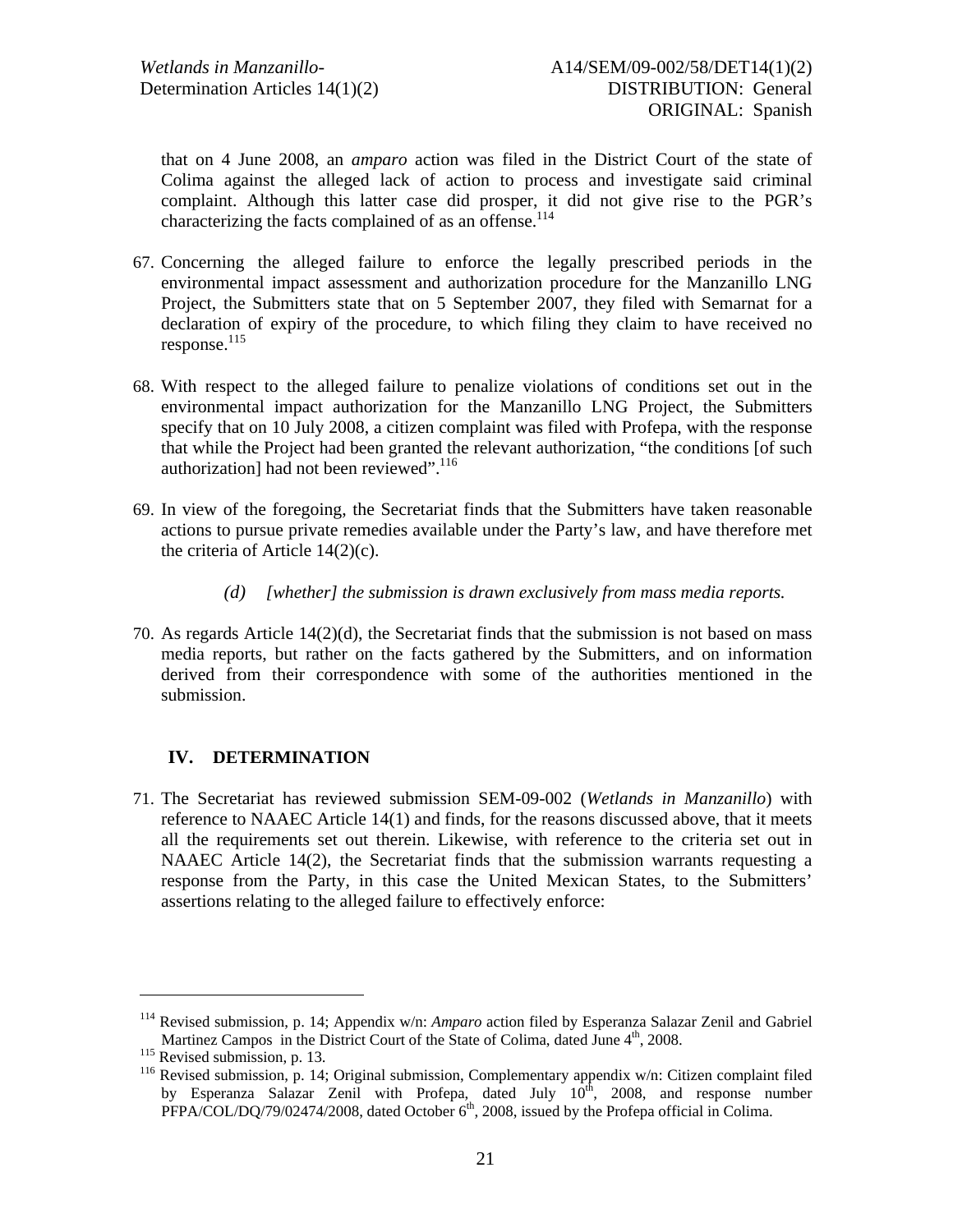- a. LAHEC Article 48 paragraph I, in relation to the mechanisms for consistency with other ecological zoning programs that should have been considered in the modification of the PDUM;
- b. ROE Articles 6, 13, 14, 36, 48, 49, and 50 as regards the alleged illegal modification of the Ecological Zoning Program;
- c. LGEEPA Articles 20 *bis* 2 and ROE Article 7 in relation to the alleged violation of the Coordination Agreement;
- d. LADSEC Article 40 and LGEEPA Article 35 as regards the alleged incompatibility of the Manzanillo LPG Project with the Ecological Zoning Program;
- e. LGEEPA Articles 30 and 35 and REIA Article 2, 13 and 4 paragraph IV applicable to the EIS for the Manzanillo LPG and LNG Projects;
- f. LGVS Article 60 *ter*, NOM-059, and NOM-022, concerning the environmental impact authorizations for the Manzanillo LPG and LNG Projects;
- g. REIA Articles 22 and 46 and LGEEPA Article 35 *bis* in relation to the alleged expiration of the environmental impact assessment procedure, and
- h. REIA Article 47 in regard to the alleged violation of conditions set out in the environmental impact authorization for the Manzanillo LNG Project.
- i. Ramsar Convention, Articles 1, 2, 3 and 4, with respect to the alleged harm to the wetlands in the Laguna de Cuyutlán.
- j. ROE Articles 8 and 10, related to the alleged modifications made to the Ecological Zoning Program without respecting the Coordination Agreement.
- 72. The Party in its response —if any— may refer how such provisions are enforced in light of Article 4 of the Constitution which establishes the right to a healthy environment; LOAPF Article 32 *bis* which establishes Semarnat's authority in enforcement and surveillance of the provisions quoted in the Submission; LADSEC Article 1 paragraph VII, in particular the application by extension of the federal and local legislation that is authorized in its last paragraph, and LFPA Article 60 related to the expiration of the environmental impact evaluation process of GNL Manzanillo Project.
- 73. As stipulated in NAAEC Article 14(3), the Party may provide a response to the submission within the 30 days following receipt of this determination; that is, by **14 September 2010**. In exceptional circumstances, the Party may notify an extension of the deadline to 60 days. Since a copy of the submission with appendices has already been sent to the Party, it is not attached to this determination.
- 74. Respectfully submitted for your consideration this 13 August 2010.

#### **Secretariat of the Commission for Environmental Cooperation**

(*original signed*) per: Paolo Solano Legal Officer, Submissions on Enforcement Matters Unit